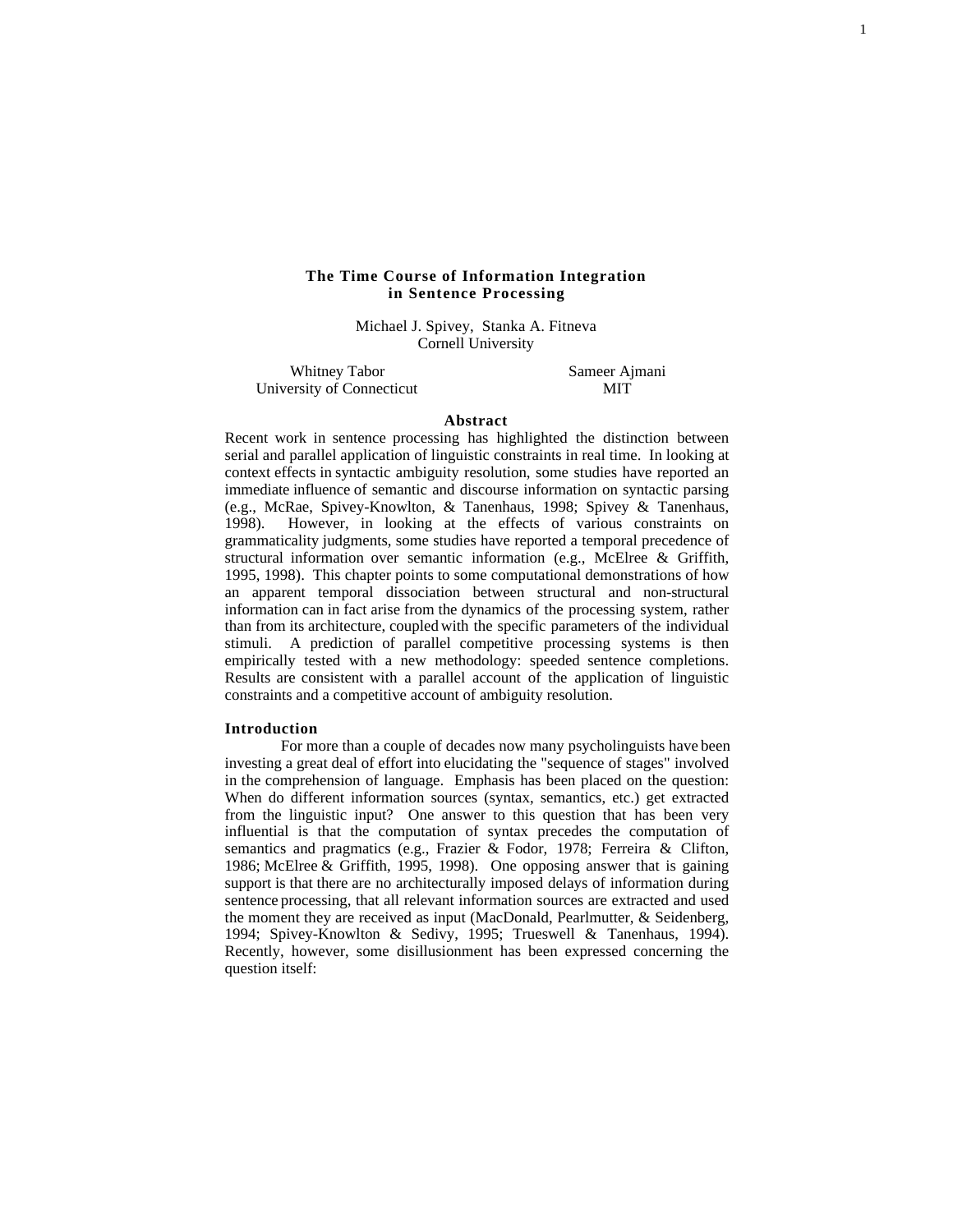"Given the wide range of results that have been reported, it seems most appropriate at the moment to determine the situations in which context does and does not have an influence on parsing, rather than continue the debate of *when* context has its impact." (Clifton, Frazier, & Rayner, 1994, p.10, italics theirs).

Perhaps one way to redirect the "when" question to better understand the mixed results in the literature would be to turn it into a "how" question. Could *the manner in which* various information sources combine during sentence processing wind up explaining why context sometimes has an early influence and sometimes a late influence? It seems clear that a treatment of this kind of question will require some theoretical constructs and experimental methodologies that are new to sentence processing, as well as some careful attention to lexically-specific variation in stimulus items. The purpose of this chapter is to describe some of these new approaches and the implications that they have for claims about the time course of information integration in sentence processing.

## **Nonlinear Dynamics**

Over the past fifteen years, a number of researchers have designed dynamical models of sentence processing (Cottrell & Small, 1983; Elman, 1991; McClelland & Kawamoto, 1986; McRae, Spivey-Knowlton & Tanenhaus, 1998; Selman & Hirst, 1985; Spivey & Tanenhaus, 1998; St. John & McClelland, 1990; Tabor & Hutchins, 2000; Tabor, Juliano, & Tanenhaus, 1997; Waltz & Pollack, 1985; Wiles & Elman, 1995; see also Henderson, 1994, and Stevenson, 1993, for hybrid models that combine rule-based systems with some fine-grain temporal dynamics). A dynamical model is a formal model that can be described in terms of how it changes. Typically, such models take the form of a differential equation,

$$
dx/dt = f(x) \tag{Eq. 1}
$$

with an initial condition,  $\mathbf{x} = \mathbf{x}$ <sub>0</sub>. Here *x* is a vector of several dimensions and *t* is time. The equation says that the change in **x** can be computed from the current value of **x**. The behavior of such systems is often organized around *attractors*, or stable states  $(f(x)=0)$  that the system goes toward from nearby positions. Nearby attractors will tend to have a strong "gravitational pull", and more distant attractors will have a weaker pull. The most common strategy is to assume that initial conditions are determined by the current context (e.g., a string of words like "Alison ran the coffee-grinder") and that attractors correspond to interpretations of that context (e.g. Alison is the agent of a machine-operation event where the machine is a coffee-grinder). The model, (Eq. 1), is called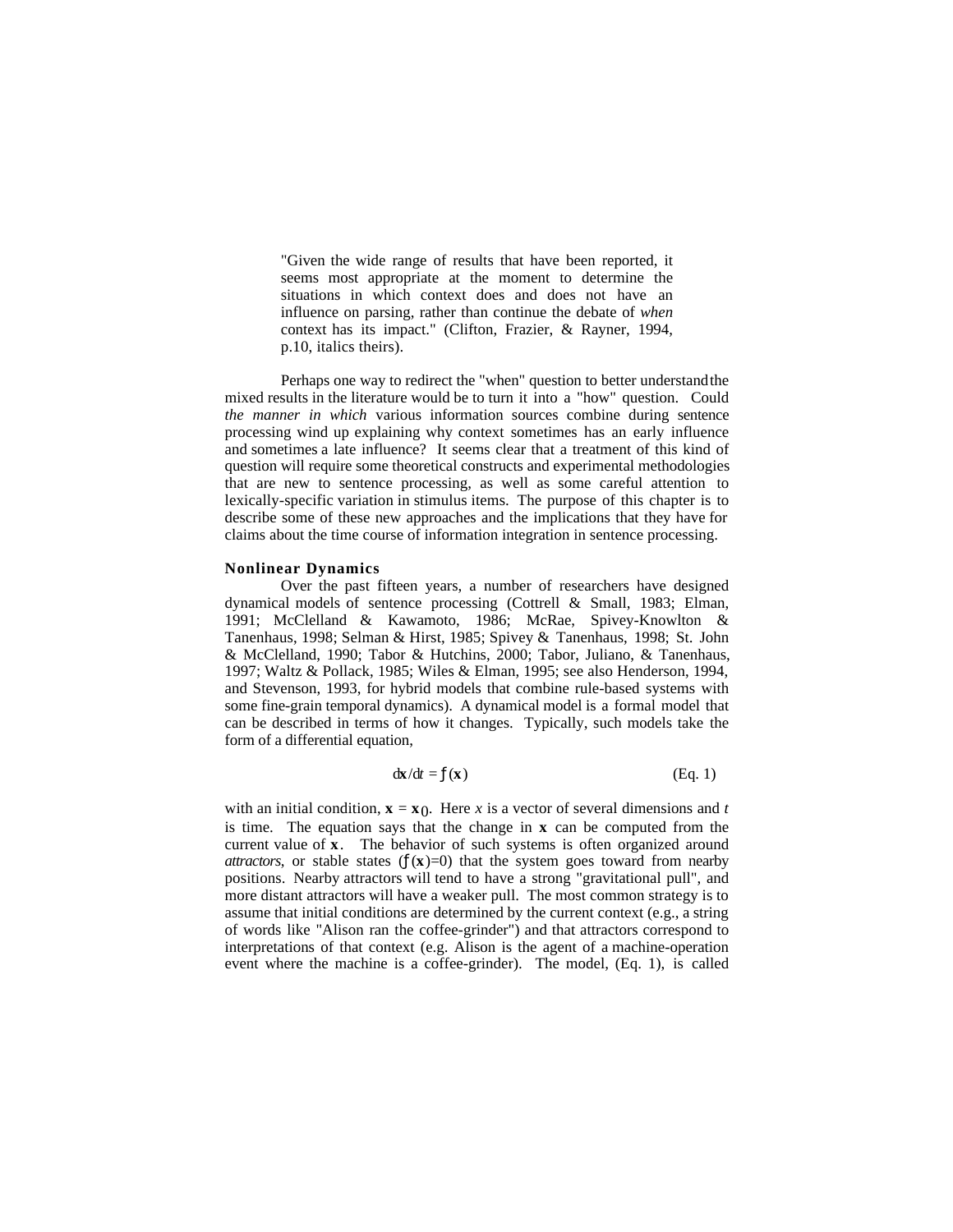*nonlinear* if f is a nonlinear function. Nonlinearity is a necessary consequence of having more than one attractor. Since languages contain many sentences with different interpretations (and many partial sentences with different partial interpretations), dynamical models of sentence processing are usually highly nonlinear. The potential for feedback in Equation (1) -- the current value of a particular dimension of **x** can depend on its past value -- is also important. It can cause the system to vacillate in a complex manner before settling into an attractor.

Many dynamical sentence processing models are implemented in connectionist models (i.e., artificial neural networks). The "neural" activation values correspond to the dimensions of the vector **x** and the activation update rules correspond (implicitly) to the function,  $f$ . In some such cases (e.g., Elman, 1991; St. John & McClelland, 1990; Wiles & Elman, 1995), Equation (1) is replaced by an iterated mapping (Eq. 2):

$$
\mathbf{x}_{t+1} = f(\mathbf{x}_t) \tag{Eq. 2}
$$

which makes large discrete, rather than continuous, or approximately continuous, changes in the activation values. Typically, such discrete models are designed so that words are presented to the model one at a time and activation flows in a feedforward manner upon presentation of a single word. This architecture makes no use of the feedback potential of Equation (1), so the dynamics of single word-presentations are trivial; but over the course of several word presentations, activation can flow in circuits around the network, and feedback (as well as input) can contribute significantly to the complexity of the trajectories (Wiles & Elman, 1995). Other proposals allow feedback to cycle after every input presentation. Some such proposals present all the words in a sentence at once (Selman & Hirst, 1985), while others use serial word presentation and allow cycling after each word (Cottrell & Small, 1983; McRae et al., 1998; Spivey & Tanenhaus, 1998; Tabor & Hutchins, 2000; Tabor et al., 1997; Waltz & Pollack, 1985; Wiles & Elman, 1995).

Models which allow feedback to cycle after each input make fine-grained predictions about the time course of information integration in sentence processing. In fact, several existing dynamical models of sentence processing exhibit at least simple forms of vacillation. For example, when presented with the string, "Bob threw up dinner", Cottrell and Small (1983)'s model shows a node corresponding to the *purposely propel* sense of "throw" first gaining and then losing activation (see also Kawamoto, 1993). Tabor et al. (1997) define a dynamical system in which isolated stable states correspond to partial parses of partial strings. At the word "the" in the partial sentence, "A woman insisted the...", for example, they observe a trajectory which curves first toward and then away from an attractor corresponding to the (grammatically impossible)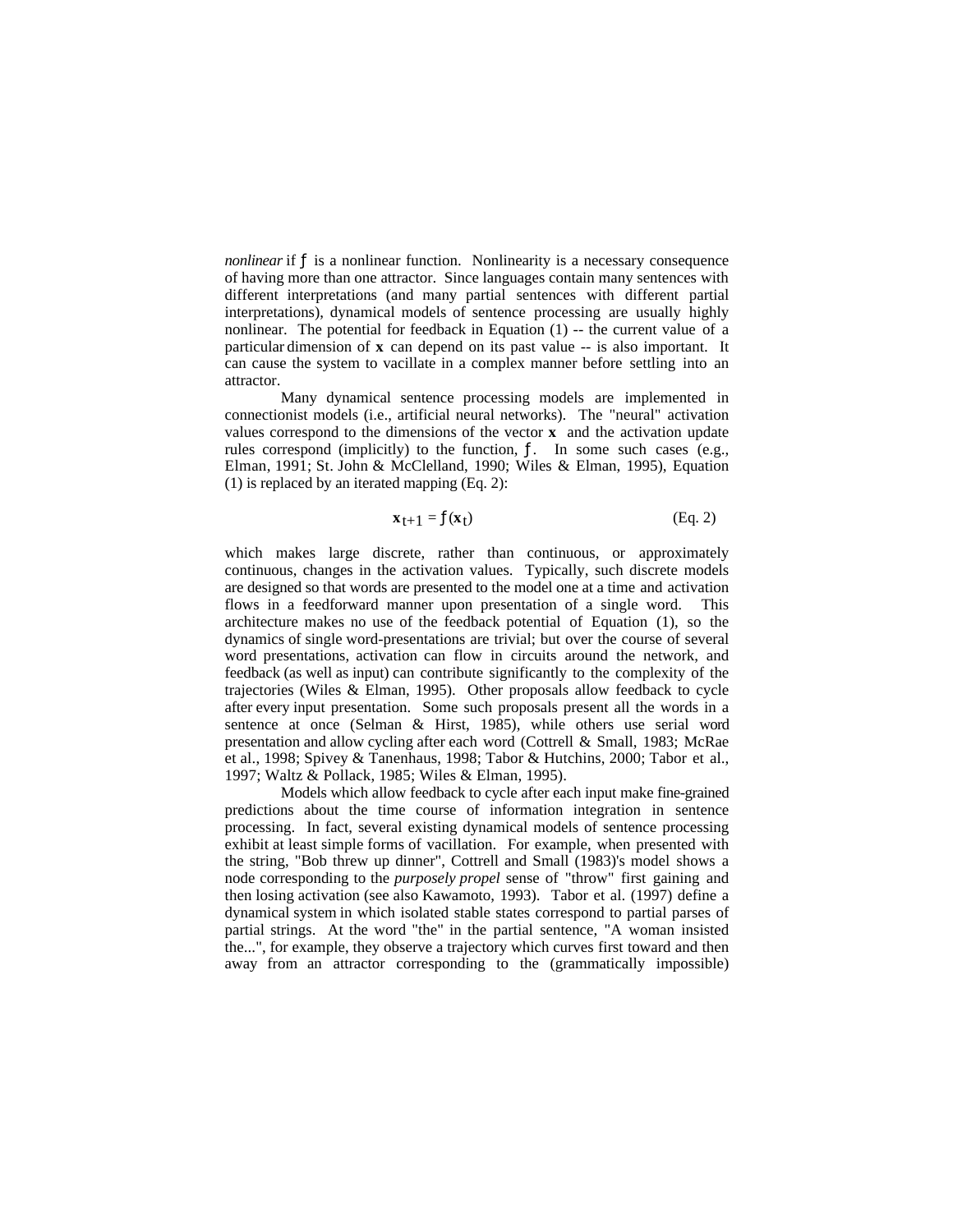hypothesis that "the" is the determiner of a direct object of "insisted", before reaching an (grammatically appropriate) attractor corresponding to the hypothesis that "the" is the determiner of the subject of an embedded clause. Syntax-first models of sentence processing (Frazier & Fodor, 1978; Frazier, 1987; McElree & Griffith, 1998) are typically designed to restrict vacillation to a very simple form: first one constraint system (syntax) chooses a parse instantaneously and then another one (e.g., semantics) revises it if necessary.

In *lexical* ambiguity resolution, there is evidence for another simple form of vacillation. Tanenhaus, Leiman, and Seidenberg (1979, see also Swinney, 1979, and Kawamoto, 1993), found that ambiguous words exhibit temporary (approx. 200 ms) priming of both meanings (e.g. "rose" as *flower* and "rose" as *moved up*) even in a context where only one meaning is appropriate (e.g. "She held the rose"). Soon thereafter, the contextually inappropriate meaning ceases to exhibit priming. Recent constraint-based models of parsing predict effects in syntactic ambiguity resolution that significantly resemble the effects in lexical ambiguity resolution (MacDonald et al., 1994; Spivey & Tanenhaus, 1998; Trueswell & Tanenhaus, 1994). In contrast, typical syntaxfirst models of sentence processing posit syntactic parsing strategies that immediately select a single structural alternative (Frazier & Fodor, 1978; Frazier, 1987). To test these two types of models, what we need are experimental methodologies that provide access to the moment-by-moment representations computed during syntactic parsing. Do we see early vacillation between syntactic alternatives, as is seen between lexical alternatives? In this chapter, we will discuss two experimental methodologies that show promise for revealing the temporal dynamics of syntax-related information during sentence processing: speeded grammaticality judgments (McElree & Griffith, 1995, 1998), and speeded sentence completions. Results from these methodologies are simulated by a nonlinear competition algorithm called Normalized Recurrence (Filip, Tanenhaus, Carlson, Allopenna, & Blatt, this volume; McRae et al., 1998; Spivey & Tanenhaus, 1998; Tanenhaus, Spivey-Knowlton, & Hanna, 2000).

Normalized Recurrence is a relatively simple dynamical system in which the alternative interpretations that a given stimulus might map onto are treated as localist units in the network. The multiple information sources that might give evidence for these different interpretations are then given localist units representing their support for the various stimulus-interpretation mappings. See Figure 1. First, each of the information sources has their previous activations normalized to a sum of 1.0:

$$
S_{c,a}(t)=S_{c,a}(t-1) / S_{c,a}(t-1)
$$
 (Eq. 3)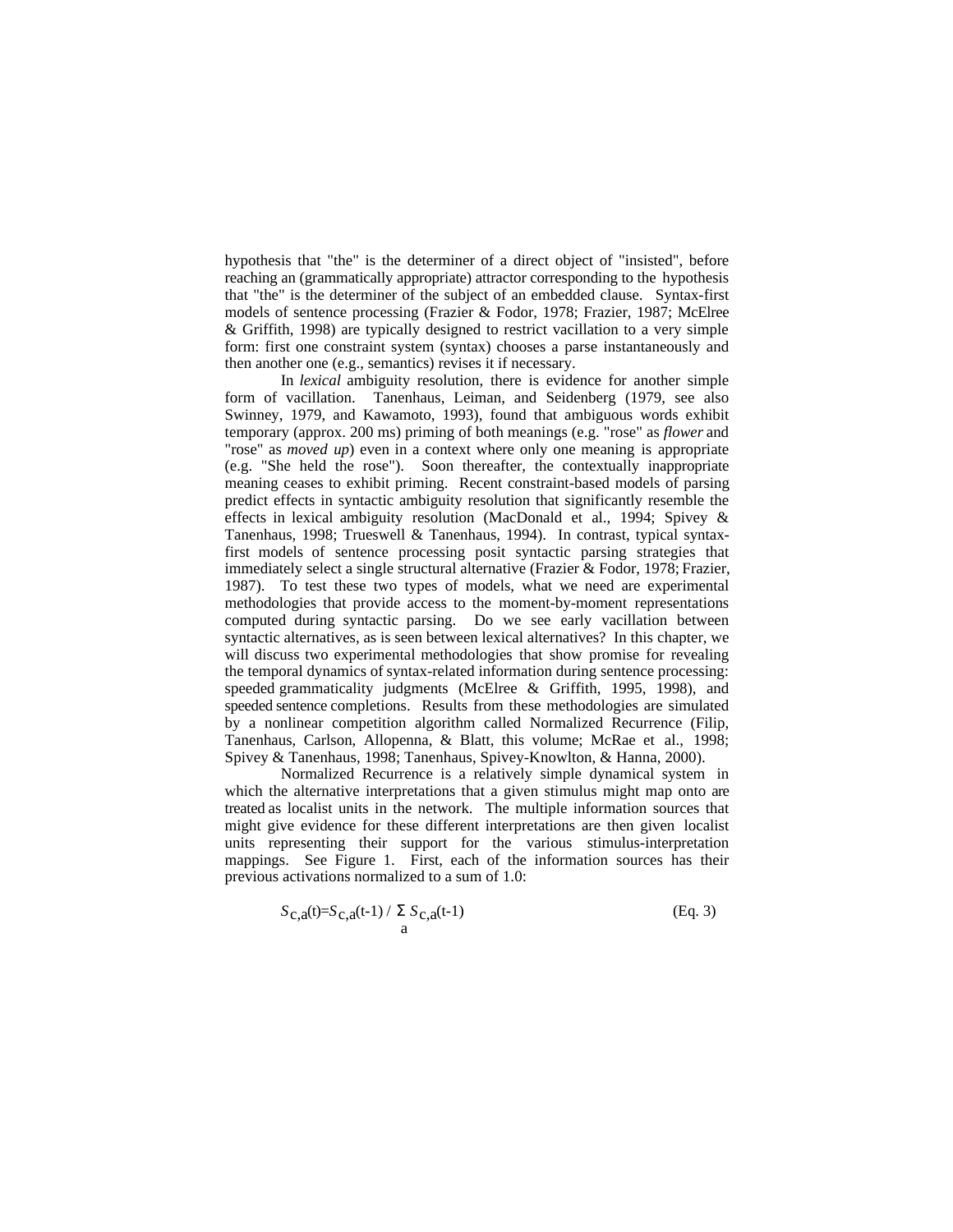where  $S_{c,a}(t)$  is the activation of the *c*th information source supporting the *a*th alternative at time *t*. Next, the information sources combine in a weighted sum at the interpretation units:

$$
I_{a}(t) = \begin{bmatrix} w_{c} * S_{c,a}(t) \end{bmatrix}
$$
 (Eq. 4)

where  $I_2(t)$  is the activation of the  $\alpha$ th alternative interpretation at time  $t$ , and the weights,  $w_c$  -- one for each information source -- sum to 1.0. When an interpretation unit reaches a criterion activation, some appropriate output is stochastically triggered, such that the activation function across the different interpretation units is treated as a probability density function describing the likelihood of each interpretation triggering its preferred action (e.g., looking at the object corresponding to that interpretation, Spivey-Knowlton & Allopenna, 1997). The final computation that completes a cycle of competition is feedback from the integration units to the information sources, where an information source's weighted activations are scaled by the resulting interpretation node's activation and sent as cumulative feedback to the information source (Eq. 5). This feedback is how the model gradually approaches a stable state, coercing not only the interpretation units to settle on one alternative, but also coercing the information sources to conform.

# Alternative Interpretations



Figure 1. A schematic of the Normalized Recurrence competition algorithm with three information sources competing over two alternatives.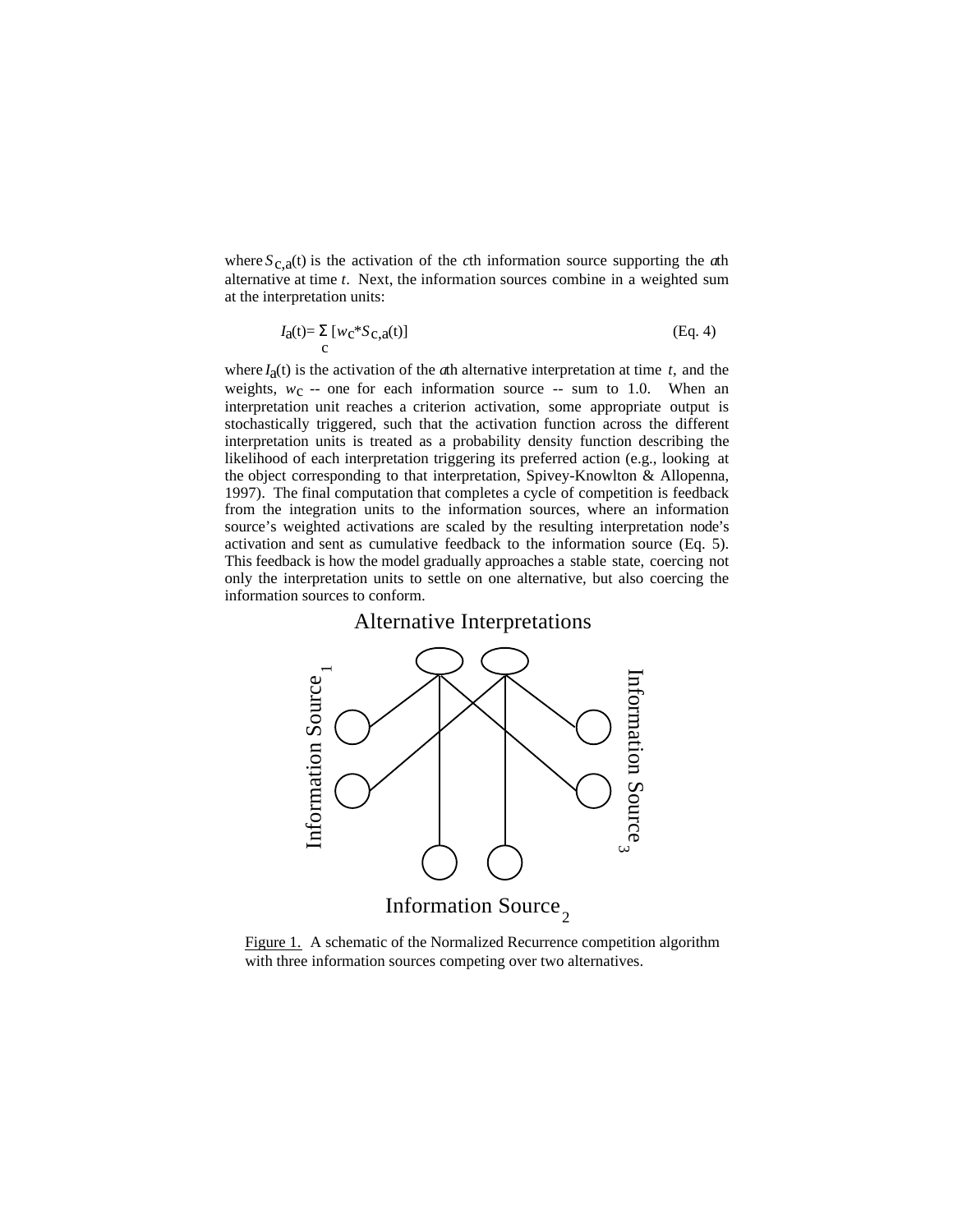$$
S_{c,a}(t+1) = S_{c,a}(t) + I_a(t)^* w_c^* S_{c,a}(t)
$$
 (Eq. 5)

It should be noted that, unlike many connectionist models, this network does not "learn" its weights. Instead, they are each set to  $1/n$  (where *n* is the number of information sources, Spivey & Tanenhaus, 1998), or the entire weight space is sampled and the weights with the best fit to the data are used. For example, McRae et al. (1998) designed a Normalized Recurrence network to simulate sentence completion data and self-paced reading data on the Reduced Relative/Main Clause ambiguity. Initially combining three information sources (a general main-clause bias, thematic fit information, and verb tense frequency), and sampling the entire range of weights, it was found that the best weights for fitting that data set were the following: main-clause bias =.5094, thematic fit  $=$  3684, and verb tense frequency  $=$  1222. However, with different stimulus sets and different presentation circumstances that emphasize their information sources differently, the weights for these constraints are likely to vary somewhat.

Highly simplified in comparison to attractor networks that use distributed representations (e.g., Tabor et al., 1997), Normalized Recurrence thereby allows an easily interpreted "peek" into the system's state at any point in time. Panels A and B of Figure 2 show some generic examples of the activation of two alternative interpretations competing over time. Nonlinear trajectories through the state-space on the way toward settling on one alternative can produce complex behavior in the model. In fact, when several information sources compete over three or more interpretations, an alternative whose initial activation starts out in "second place" can sometimes wind up usurping the most active alternative and eventually become the final interpretation (Figure 2C).



Figure 2. Example results from Normalized Recurrence. Panels A and B are from a network with an architecture like that in Figure 1. Panel C is from a network with four information sources competing over six alternatives. Note that the alternative that starts out with the highest activation (dashed line) ends up losing.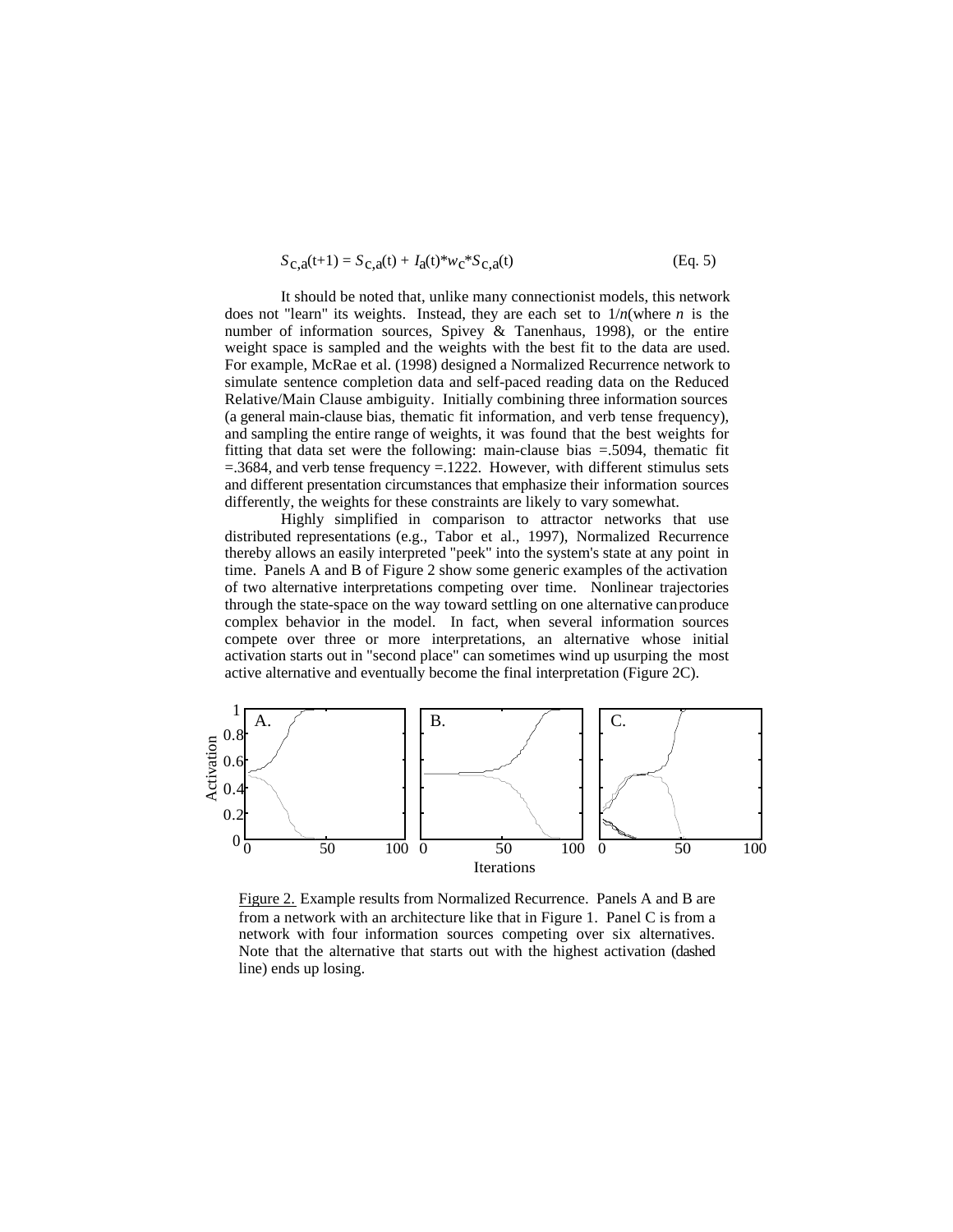#### **Measures of the Activation of Linguistic Representations**

While modeling allows a kind of "x-ray vision" into the internal working parts of a system that might be functioning in a fashion similar to that of the mind, psycholinguists are typically more interested in getting that kind of "x-ray vision" for the *actual* mind -- not an idealized set of formulas intended to simulate the mind. To this end, a number of experimental methodologies have been used over the past couple of decades to tap into the salience of certain linguistic representations *during real-time language processing*. Most of them have been using differences in reaction times to infer relative activations of linguistic representations. It is assumed that a faster reaction time implies a representation with some unspecified amount of greater activation. Although this assumption seems fair enough, determining the mapping from latencies to activations has been largely ignored. What would be preferable would be to see experimental data reflecting the activation of a linguistic representation changing over time, much like those in Figure 2.

One recent example of this kind of "window" into the moment-bymoment activation of different linguistic representations is research with headband-mounted eyetracking (e.g., Allopenna, Magnuson, & Tanenhaus, 1998; Tanenhaus, Spivey-Knowlton, Eberhard, & Sedivy, 1995). In experiments looking at spoken word recognition, it was observed that when participants were instructed to "pick up the candy" they tended to briefly fixate a *candle* before finally fixating and grasping the candy. In fact, plotting the probability of fixating the various objects across time produced curves that were surprisingly close to the lexical activation functions from the TRACE model of speech perception (McClelland & Elman, 1986) -- not unlike those in Figure 2C.

Another recent example that shows similar time-slices in the temporal dynamics of linguistic representations is McElree and Griffith's (1995, 1998) use of the speed-accuracy trade-off (SAT) procedure with speeded grammaticality judgments. When the last word in a sentence makes it grammatical or ungrammatical, a rushed decision on this grammaticality is likely to be based on only partially complete representations. By applying signal detection theory to these rushed decisions over various time intervals, McElree and Griffith show a smooth, gradual increase in the detectability of the grammaticality over time - as measured by d-prime, which provides an index of a subject's sensitivity to a stimulus irrespective of his/her response criteria. In the following sections of this chapter, we will review some of McElree and Griffith's findings and conclusions, test the Normalized Recurrence competition algorithm on their results, as well as introduce some results from a new speeded response methodology: speeded sentence completions. We wish to illustrate how, with the recurrent interplay between experimental data and model simulations, we can iteratively refine a sound theory of the time course of information integration in sentence processing.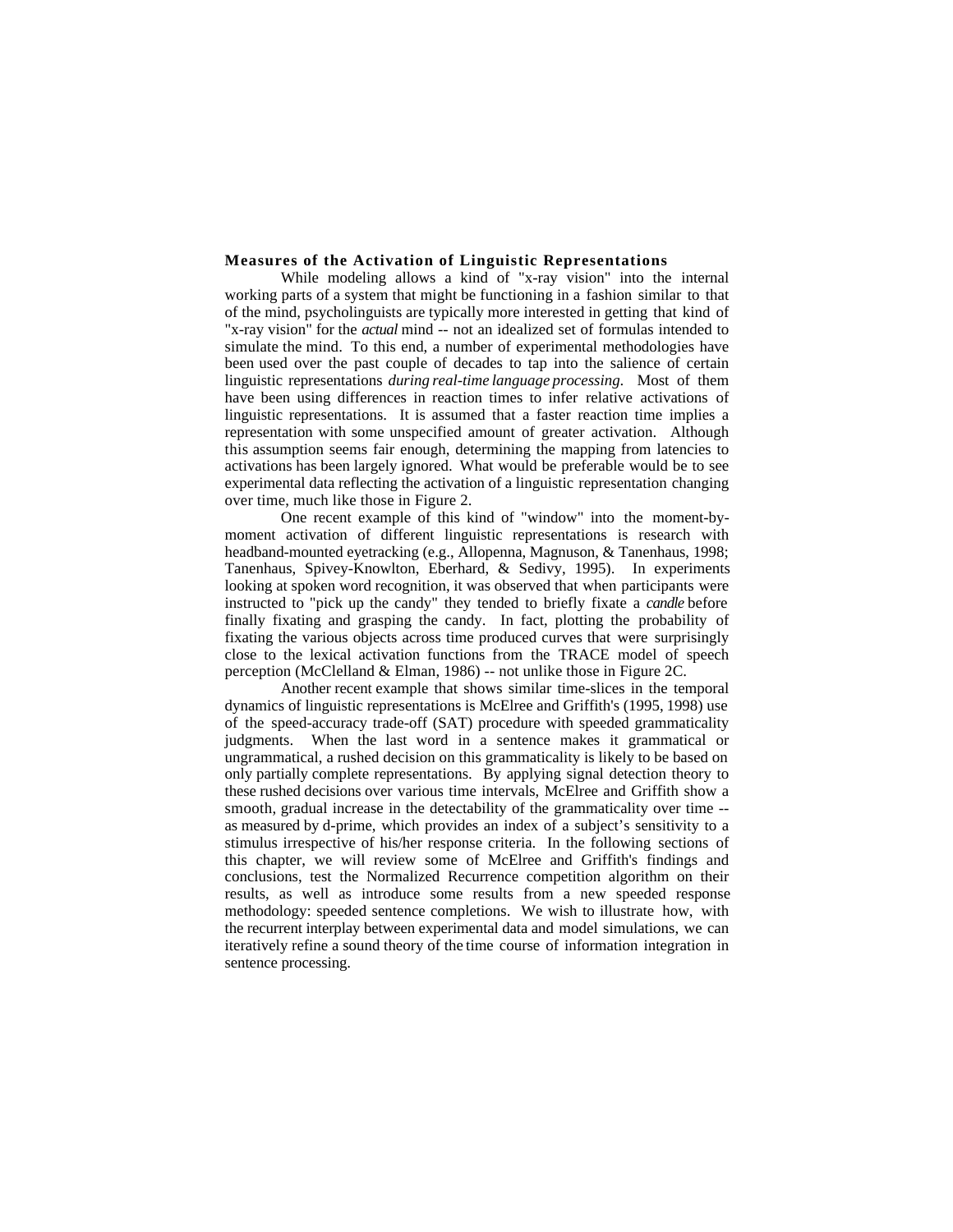#### **Serial Stages in Sentence Processing**

The first question that arises in understanding how a serial system might work is the size of the unit of computation. In this kind of treatment, a particular processing stage does not send output to the next stage until it has received (and performed its operations on) an entire unit of computation. In the case of sentence processing, a number of proposals have been forwarded for the size of such units. The temporally-extended unit of serial computation has been suggested to be as large as entire clauses (Fodor, Bever & Garret, 1974) or as small as individual words (Frazier  $\&$  Fodor, 1978). Alternatively, the serial system could be smoothly cascading, but have a kind of "raw transmission time" between modules (McClelland, 1979). For example, McElree and Griffith (1995) have postulated a  $\sim$ 100 ms delay between the initial computation of subcategory information and the initial computation of thematic role information. More recent work has suggested a 200-400ms delay between syntactic information and lexical information (McElree & Griffith, 1998).

McElree and Griffith's SAT analysis of speeded grammaticality judgments is particularly exciting in that it provides a glimpse into the activation of certain linguistic representational formats (syntax, thematic roles, subcategory constraints, etc.) in real time. In this task, subjects are presented grammatical and ungrammatical sentences, and instructed to, as quickly as possible, judge their grammaticality. As our interest is in *when* various information sources begin to affect the grammaticality judgment, our primary focus will be on the *ungrammatical* sentences. According to McElree and Griffith, sentences like (1a) become ungrammatical at the final word due to a subcategorization violation, because the verb *agreed* is intransitive. In contrast, sentences like (2a) become ungrammatical at the final word due to a thematic role violation, because the Agent of the verb *loved* must be animate (and books are inanimate). In order to compute d-primes via signal detection theory (Green & Swets, 1966) for the SAT task, the ungrammatical sentences (1a & 2a) provided the signal+noise trials and the grammatical sentences (1b  $\&$  1b) provided the noise trials. (Thus, the SAT analysis actually treats the task as one of "ungrammaticality detection", rather than grammaticality judgment.)

| (1) a. Some people were agreed by books.<br>b. Some people were agreed with rarely. | (Subcategory Violation Sentence)<br>(Subcategory Control Sentence) |
|-------------------------------------------------------------------------------------|--------------------------------------------------------------------|
| (2) a. Some people were loved by books.<br>b. Some books were loved by people.      | (Thematic Violation Sentence)<br>(Thematic Control Sentence)       |

In the SAT version of this speeded grammaticality judgment task, the target sentences were presented to subjects one word at a time in the center of the screen in a noncumulative fashion. Immediately, or shortly, after presentation of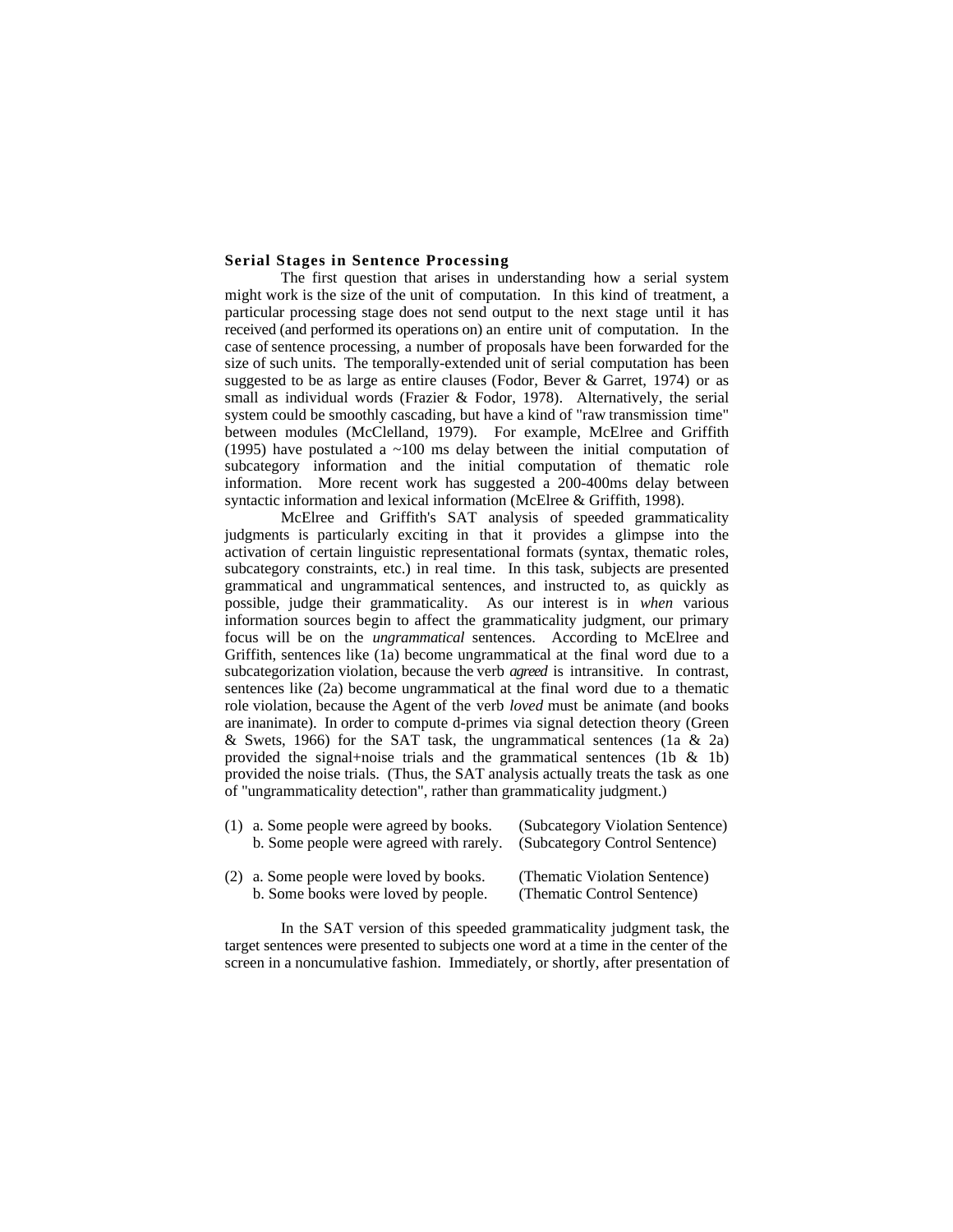the last word in the sentence, a tone would signal to the subject that she/he must respond as to the grammaticality of the sentence within 300 ms. The temporal interval between the onset of the last word and the presentation of the tone was either, 14, 157, 300, 557, 800, 1500, or 3000 ms. (After a couple hours of practice, subjects eventually became skilled at forcing themselves to respond within 300 ms of the tone, even though their processing of the sentence, at the very short intervals, was incomplete.) As seen in Figure 3, mean d-prime values (across six subjects) at the shortest intervals were at or near chance performance. However, at the intermediate and later intervals, performance clearly improved in a smooth, graded fashion. Interestingly, detection of ungrammatical sentences was slightly better for subcategory violations (filled circles) than for thematic role violations (open circles).

One possible interpretation of the data in Figure 5 is that they come from two different exponential functions, each with its own x-intercept. For example, if one extended the left hand portions of the two curves in the simple downward direction implied by the data points at those first few intervals, they would reach a d-prime of zero at slightly different places along the horizontal time axis. If one assumes a dual-process serial processing system, one could infer from these different x-intercepts (as long as the variability in processing



Figure 3. Accuracy of grammaticality detection for subcategory and thematic violations. (Adapted from McElree & Griffith, 1995.)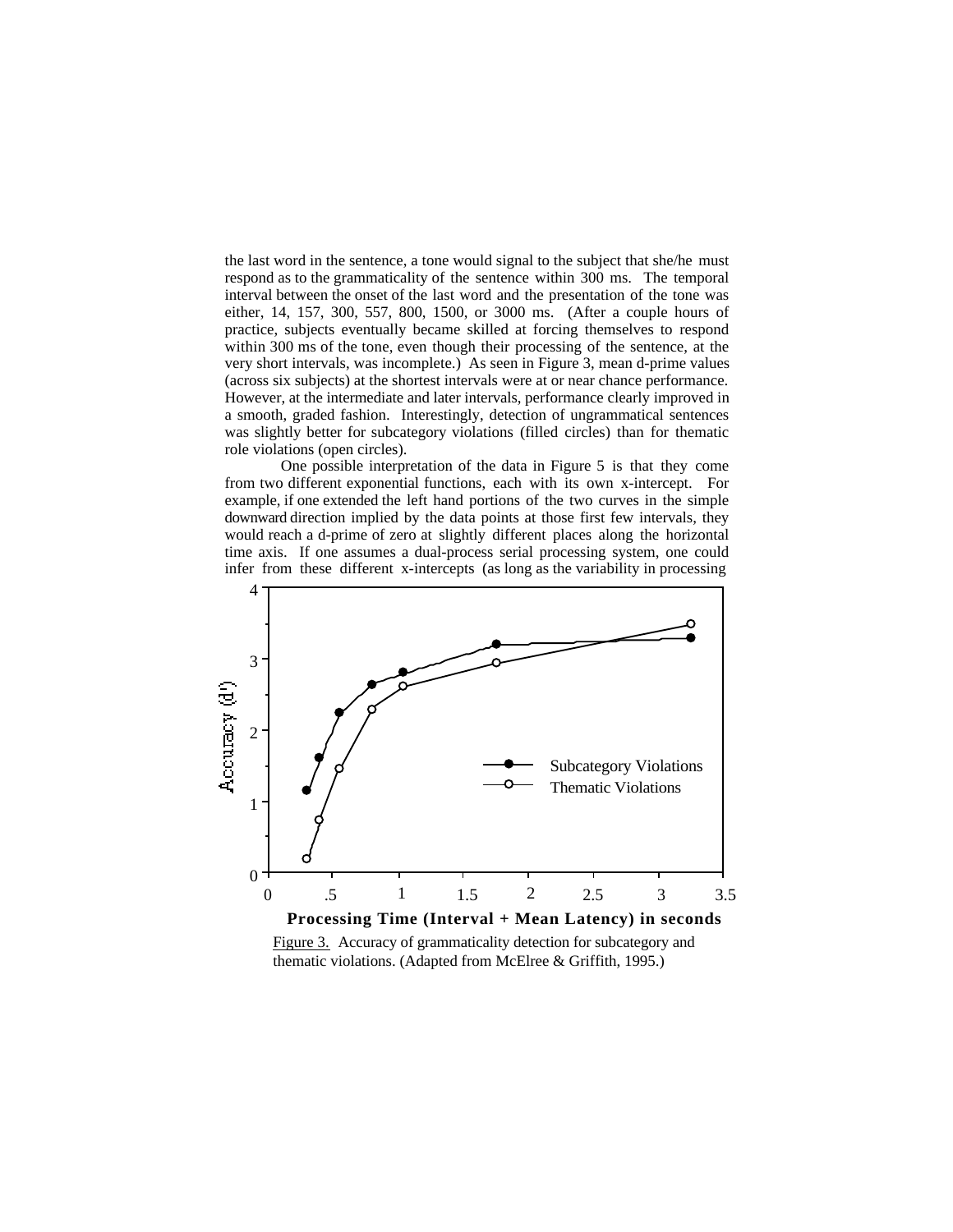time is equal across conditions) that subcategorization information "becomes operative", and informs the detection of ungrammaticality, about 100 ms before thematic role information does. In fact, using an exponential equation (Eq. 6) to fit the data points, McElree and Griffith (1995) suggest exactly that.

$$
d'(t) = (1 - e^{-t(-)})
$$
, for  $t > 0$ , else 0 (Eq. 6)

In Equation 6, accuracy (*d'*) at each fraction of a second *t* is determined by three free parameters: , , and . As the scalar of the entire equation, determines the asymptote of the curve, where improvement in accuracy over time tapers off and total accuracy "maxes out". As the scalar in the exponent of *e*, determines the rate of rise in d-prime over time, or the slope of the curve as it departs from zero. Finally, as the time relative (because it is subtracted from *t*) portion of the exponent of *e*, determines the x-intercept of the curve, or the point in time immediately before accuracy climbs above chance. Thus, at the point in time where the curve is to reach zero, *t* and will be equal to one another, and *t*- will equal zero, making the entire equation equal zero.



Figure 4. Accuracy of grammaticality detection and approximated fits from McElree and Griffith's (1995) dual-process serial processing account: Equation 6. The fit to the data accounts for 98% of the variance. (Adapted from McElree & Griffith, 1995.)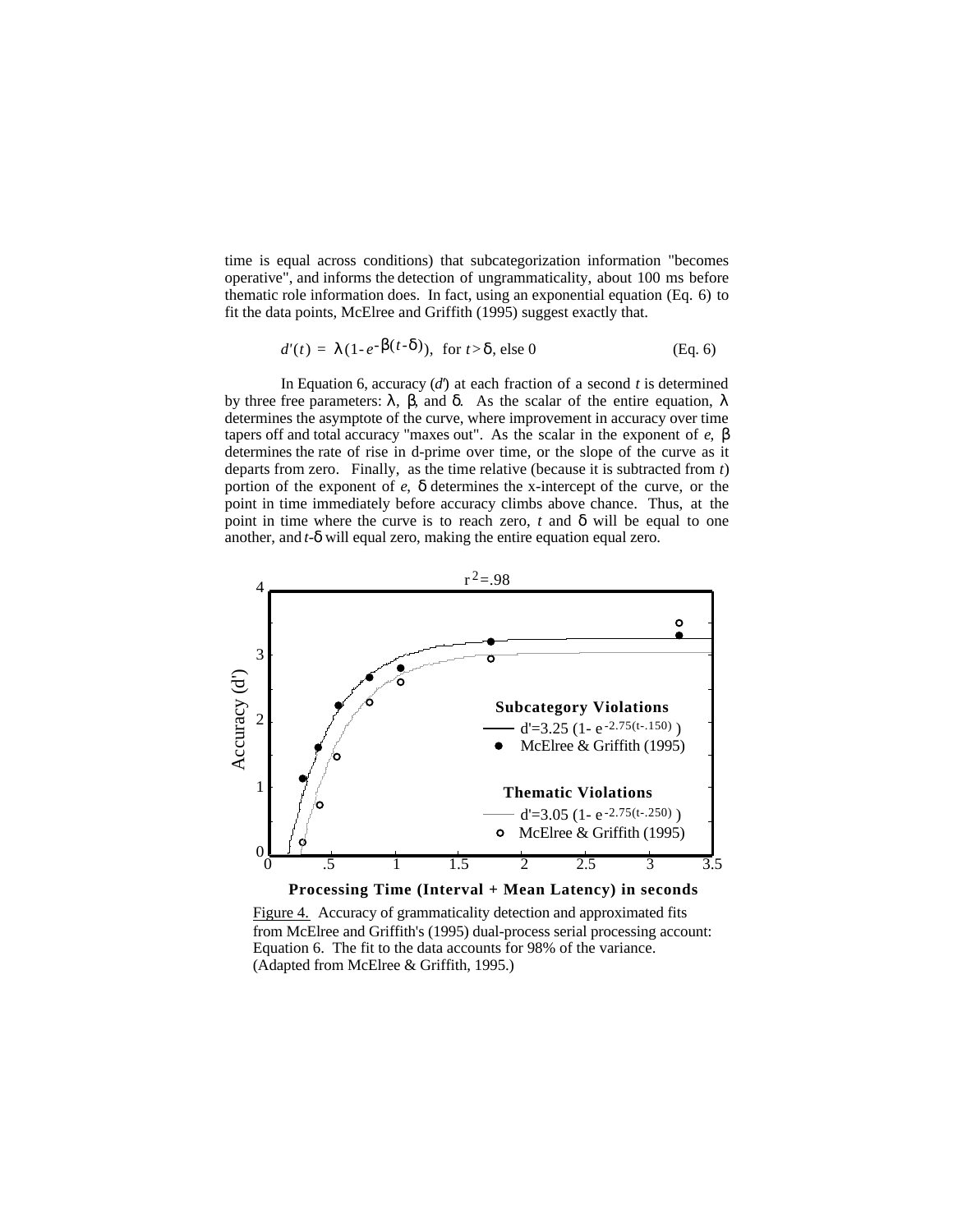As negative d-primes would imply a perverse pattern in the data, the last part of the equation insures that for values of *t* that would produce negative d-primes, d-prime is instead rectified to zero. To fit these parameters to the data curves, McElree and Griffith apply Chandler's (1967) Stepit algorithm that searches the parameter space to find the best-fitting parameter values -- somewhat similar to that carried out by McRae et al. (1998) in setting the weights for the Normalized Recurrence competition algorithm. Figure 4 shows an example of the data being fit by the equation, using different values (and different values) for subcategory violations and thematic violations.

Importantly, this equation provides a standardized method of estimating where the d-prime curves over time would reach zero if they had been sampled from an exponential function that actually had an x-intercept. However, it is certainly possible, in principle, that the data points in Figure 3 do not come from a function with a real x-intercept, but instead come from a function that never actually touches the x-axis, such as the logistic in Figure 5. With no actual x-intercepts (instead, each curve's y-intercept signifies a nonzero d' at timestep 1 -- and is rectified to zero at timestep zero, similar to the rectification done in McElree and Griffith's equation), it would be impossible to make any claims about separate processes "becoming operative" at different discrete points in time.



Figure 5. Accuracy of grammaticality detection and approximated fits from a logistic function. The fit to the data accounts for 97% of the variance.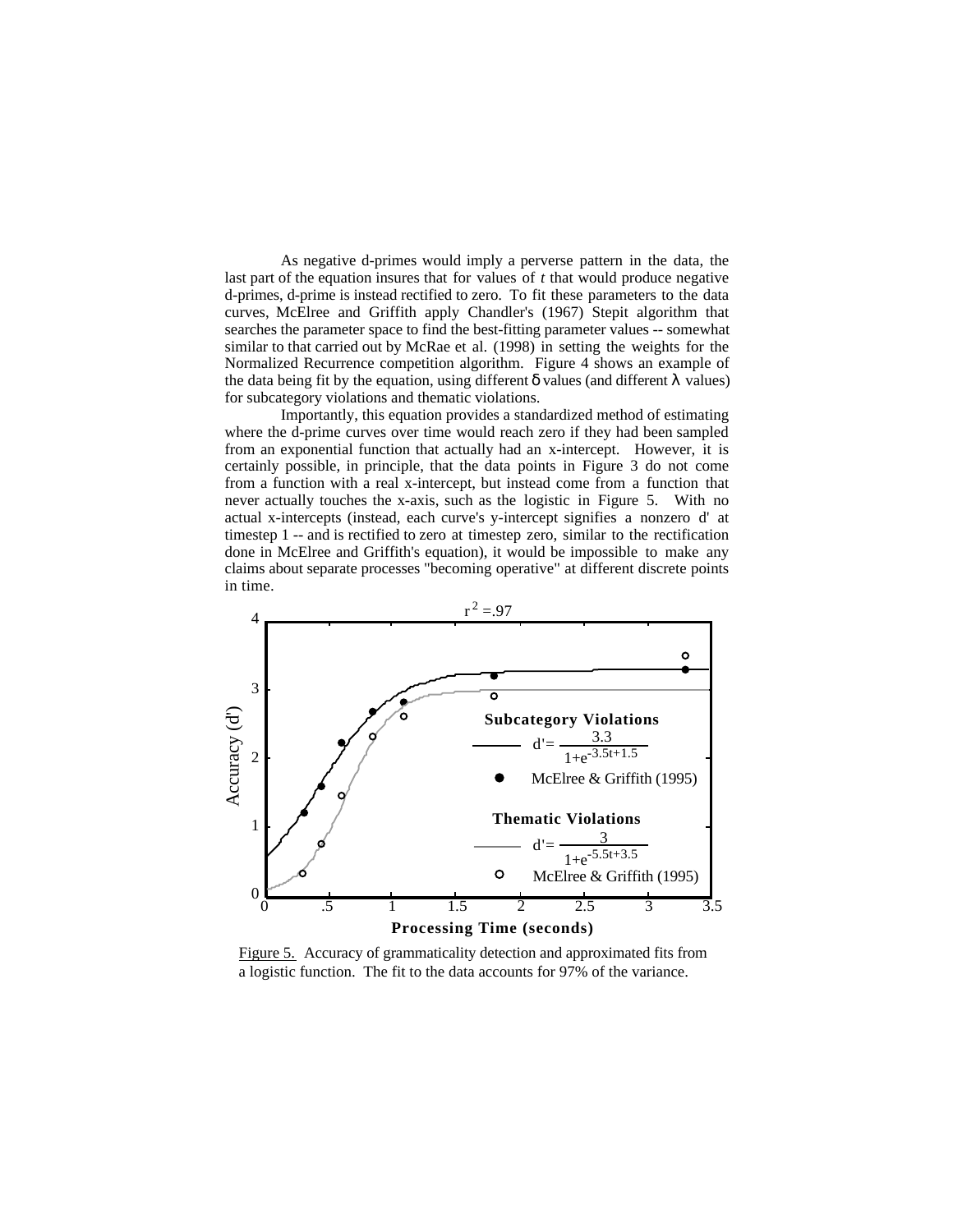## **Parallel Integration in Sentence Processing**

McElree and Griffith (1995) anticipated that, far from requiring a serialstage account of sentence processing, their results might in fact be accommodated by certain parallel models of information processing. As the sigmoidal function in Figure 5 is a natural result of competition in Normalized Recurrence, we decided to test Normalized Recurrence on McElree and Griffith's results. To apply the Normalized Recurrence competition algorithm to this grammaticality judgment task, the two information sources (subcategorization and thematic roles) were each condensed into two values: one for the probability of the sentence being grammatical, and one for the probability of the sentence being ungrammatical, based on that information source's strength of constraint. Thus, rather than becoming operative at an earlier point in time, subcategorization information may simply provide a probabilistically stronger constraint on grammaticality than thematic role information does. That is, it may be the case that thematic fit is more violable in our typical language experience (e.g., "This computer hates me.") than subcategorization constraints (e.g., "I slept the day away."). Figure 6 shows a schematic diagram of the Normalized Recurrence model, with bidirectional connections between the information sources and the integration layer (where grammaticality judgment takes place) allowing converging/conflicting biases to be passed back and forth.

As in other Normalized Recurrence simulations, competition between mutually exclusive representations ("grammatical" and "ungrammatical", in this case) proceeded with three critical steps for each iteration of the model: 1) Normalization of information sources (Eq. 3), 2) Integration of information sources (Eq. 4, where  $w=1/n$ ), and 3) Feedback from the integration layer to the information sources (Eq. 5). An important difference between this Normalized Recurrence simulation and previous ones is that the model was not allowed to iterate until reaching a criterion, because duration of competition (e.g., reaction time) was not the measure of interest. Rather, the model was stopped at various intervals and the activations of the interpretation units were treated as probabilities of "grammatical" and "ungrammatical" responses. In order to prevent unnaturally high d-primes, each interpretation unit has a maximum of .95 activation in this first simulation.

With each iteration, the model gets more and more "confident" in one of these decisions. Of course, in the case of only two competing alternatives, the moment one decision is greater in activation than the other, it is obvious that (in this deterministic version of the competition algorithm) the *current* winner will be the *ultimate* winner. However, for simulating the time course of information integration, we need to allow the model to settle toward some criterion activation, especially if we consider the possibility that different response mechanisms (e.g., manual response, vocal response, or eye movements) may have different criteria for execution.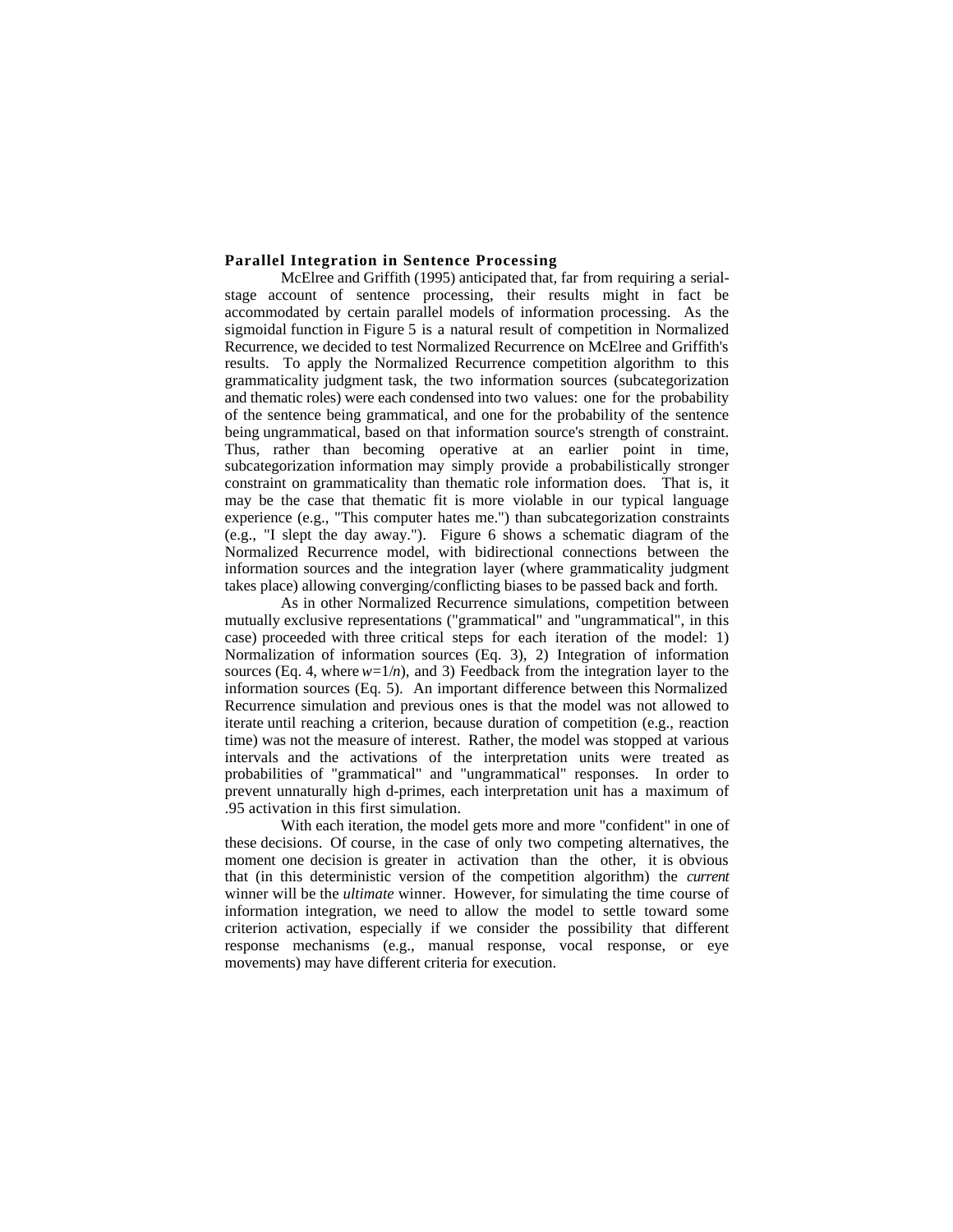

Figure 6. Schematic diagram of the Normalized Recurrence model designed to simulate the results of McElree and Griffith (1995).

In the first simulation of McElree and Griffith's (1995) SAT version of the speeded grammaticality judgment task, the model was given input values indicating either a grammatical sentence, subcategory violation sentence, or thematic violation sentence. The model was then allowed to iterate, gradually converging toward a decision on the grammaticality of the input, until an interruption point was reached, at which time the integration layer's values were recorded for the probability of a correct response (as though the model were being interrupted and forced to make a decision). For grammatical sentences, the input value for the grammatical node in each constraint was .51, and thus the input value for the ungrammatical node in each constraint was .49. When each iteration is treated as 50 ms, these values produce "grammatical" response times that approximate those from McElree and Griffith (1995). For a subcategory violation, the input values for the subcategory nodes were .2 grammatical and .8 ungrammatical, whereas for a thematic violation, the input values for the thematic role nodes were .4 grammatical and .6 ungrammatical.

To compute d-primes at each time step of the model, the activation of the "grammatical" integration node after a grammatical input was treated as the percentage of *hits*, and the activation of the "ungrammatical" integration node after ungrammatical input was treated as the percentage of *correct rejections*. Figure 7 compares McElree and Griffith's data to the model's d-prime values as a function of processing time. The first thing to notice is that the model reaches asymptote much more abruptly than in the human data. This is primarily due to a .95 maximum imposed on the activations in order to prevent d-primes of 4+. Much of the smooth, graded approach to asymptote exhibited by Normalized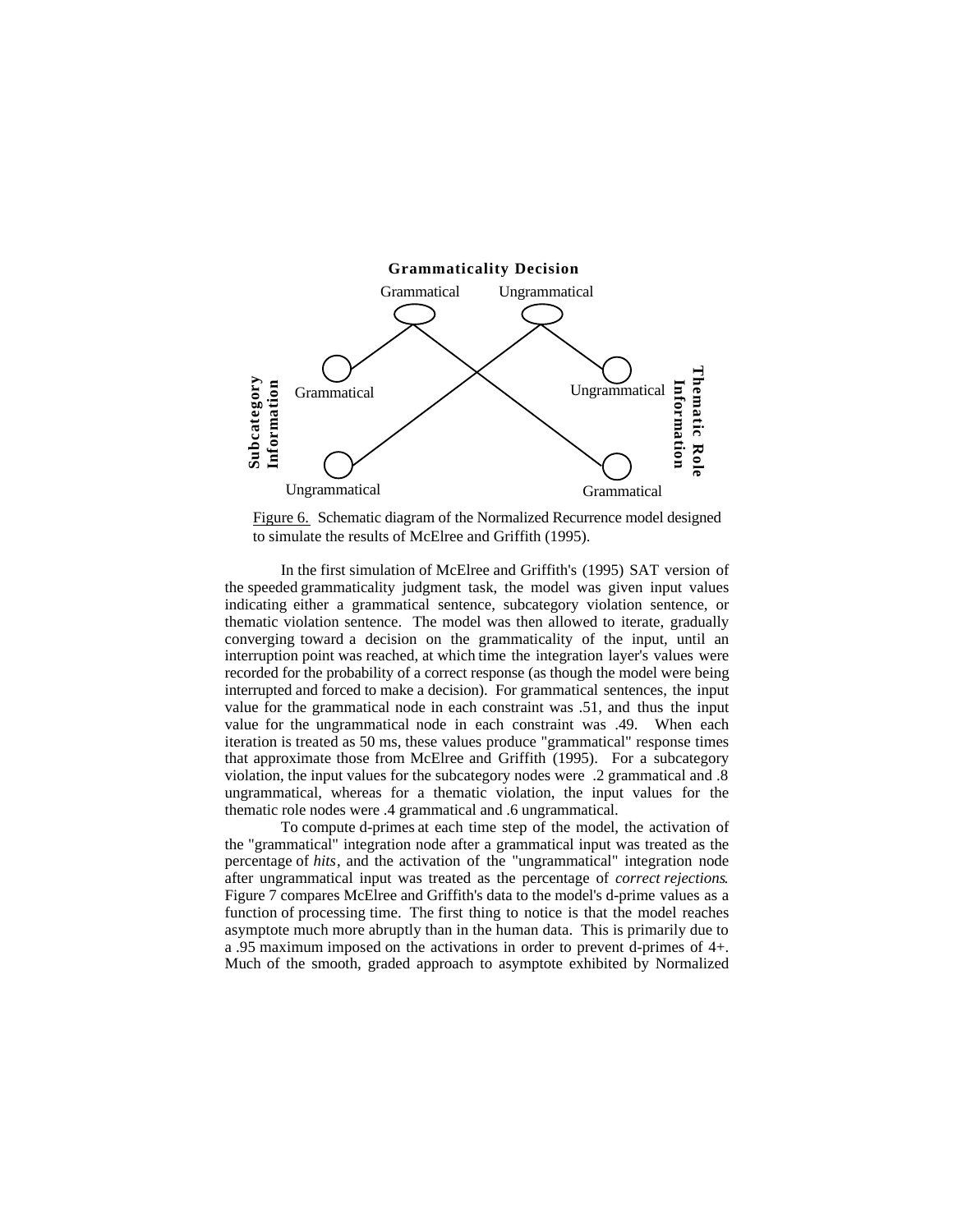Recurrence actually takes place between .95 and 1.0 activation. With that range omitted, this first simulation rather suddenly hits a sharp maximum before it is through with the steeply rising portion of its sigmoid function over time. Despite this obvious weakness of the first simulation, the critical portion of the data, where the early measurements for subcategory and thematic role violations are dissociated, is well accounted for by the model. Whereas McElree and Griffith's (1995) account of the data assumes that the curves for subcategory and thematic violations must depart from zero d-prime (or "become operative") at different points in time, Normalized Recurrence accounts for this portion of the data using two sigmoidal curves that "become operative" at the same time, but one has a stronger initial bias backing it up.

Improvements on this first simulation can be achieved in a number of ways. There are essentially six parameters in this model that can be manipulated: 1) the "grammatical input" value, 2) the "subcategory violation" value, 3) the "thematic violation" value, 4) the weights (since each pair must sum to 1, each of these first four terms counts as a single model parameter), 5) the activation rectification limit, and 6) the amount of time each iteration corresponds to. In the first simulation, the space of parameters 2 and 3 was searched (in steps of .05) to converge on an approximate fit to the data.



Figure 7. Accuracy of grammaticality detection (McElree & Griffith, 1995) and results of the first simulation with Normalized Recurrence. The fit to the data accounts for 90% of the variance.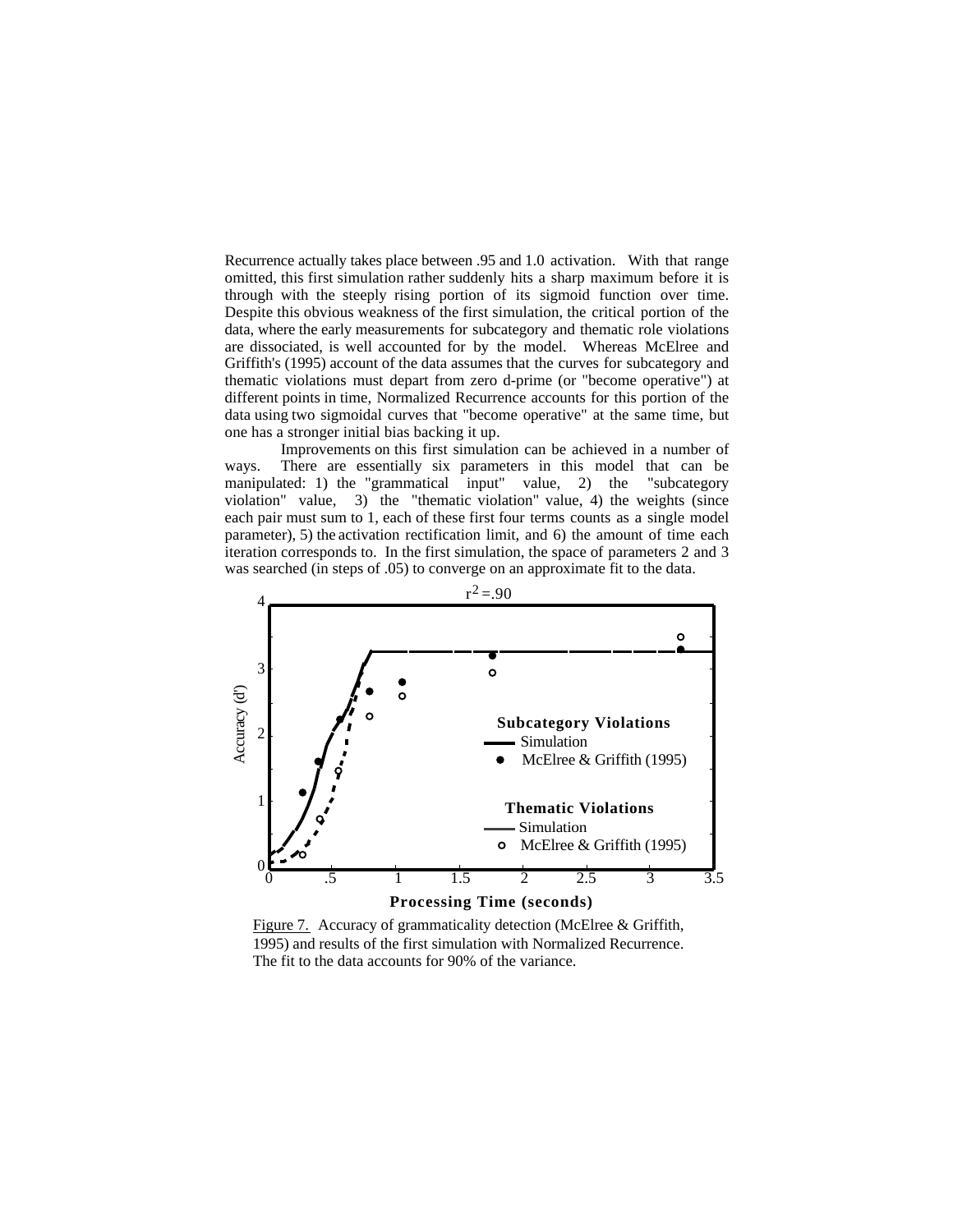In this next simulation (Figure 8), parameters 5 and 6 were modified to converge on a fit to the data. The input values for the different experimental conditions were identical to those of the first simulation. However, instead of a strict activation rectification, the normalization function (Eq. 3) added a small uniformly random value between 0 and .2 to the denominator at each time step (cf. Heeger, 1993). Also, the time constant was reduced to 30 ms per iteration.

The experimental results of McElree and Griffith's (1995) SAT version of the speeded grammaticality judgment task are certainly intriguing. Unlike most experimental methodologies in the field of sentence processing, the SAT procedure provides a window into preliminary incomplete representations that are in the process of being computed as information continuously accrues. However, attempting to extrapolate from the sampled d-primes to the underlying function's x-intercept via an exponential function may prematurely imply separate discrete points in time at which different linguistic processors "become operative." Instead, the results of these simulations suggest that the sampled d-primes over time may come from a system that integrates its different information sources simultaneously but with differing strengths. A weaker



Figure 8. Accuracy of grammaticality detection (McElree & Griffith, 1995) and results of the revised simulation with Normalized Recurrence. The fit to the data accounts for 95% of the variance.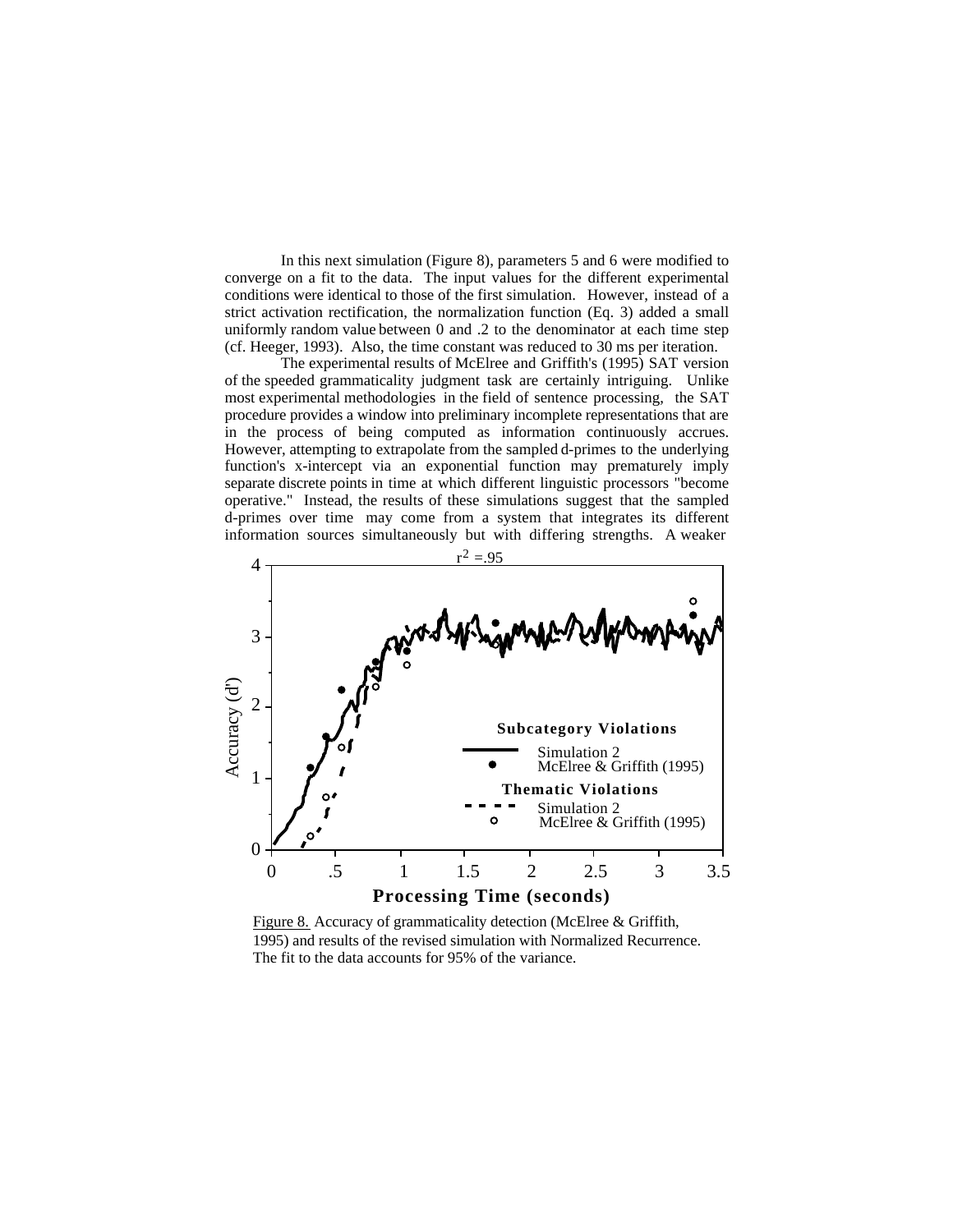signal (e.g., thematic constraints) that "becomes operative" *at the same time* as a stronger signal (e.g., subcategory constraints) will still take longer to rise above the noise inherent in a probabilistic information processing system (Figure 8).

Although the performance of the Normalized Recurrence model is encouraging, the simulations presented here did not quite account for as much of the variance in the data as did McElree and Griffith's (1995) six-parameter Stepitdriven exponential fit (Eq. 5). Moreover, McElree and Griffith's (1998) more recent findings hold still more challenges for a parallel processing system, such as syntactic island constraints having higher d-primes than lexically-specific constraints, and crossings between different curves of d-prime over time. Future work with this model will explore further manipulation of the parameters of this network.

## **A Prediction from Competition**

Many competition-based models (and other dynamical models) of sentence processing assume that a representation's activation will have a relatively non-extreme value during early moments of processing, and will gravitate toward an extreme value (e.g., minimum or maximum) as time proceeds -- modulo the occasional nonmonotonic vacillation. Note that, since its representations are localist nodes, Normalized Recurrence's attractors are corners in the state-space, and therefore a single run of the model with only two competing interpretations cannot exhibit vacillations. (Nonmonotonic behavior on one run of the model, such as that in Panel C of Figure 2, can only happen when several information sources compete over several interpretations, or when some stochasticity is added to the normalization function.)

When only two interpretations are competing in Normalized Recurrence, as one begins to increase in activation, the other must decrease, and they will continue on these trajectories monotonically. For example, with the ambiguity between a Main Clause (MC) and a Reduced Relative (RR) (3), input to the model that averages just barely in favor of the MC will cause the model to start out with equibiased representations for the MC and RR that gradually settle entirely in favor of the MC interpretation. In contrast, a model that posits a separate processing stage for syntactic biases followed by a stage for thematic role biases (e.g., Frazier & Fodor, 1978; Frazier, 1987; McElree & Griffith, 1998) might predict zero activation of the RR representation early on, regardless of what thematic fit information suggests. If thematic role information strongly biases an RR interpretation (such as a *prisoner* being a good Patient and a poor Agent of a *capturing* event), the activation of the RR representation will, at later points in time, eventually accrue some positive activation.

(3) a. The prisoner captured *a rat and kept it as a pet*. (Main Clause) b. The prisoner captured *by the guards was tortured*. (Reduced Relative)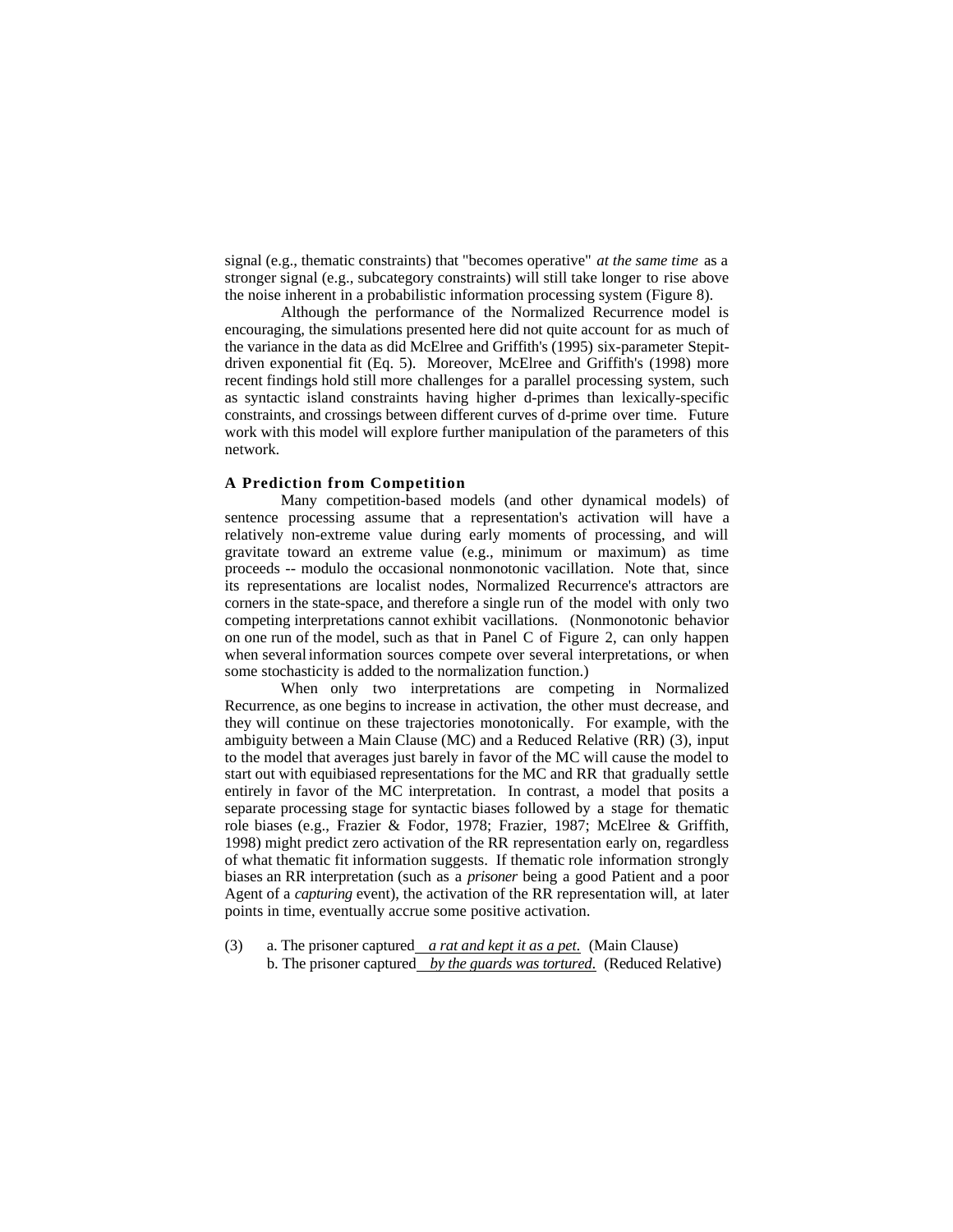Thus, the prediction made by Normalized Recurrence, and ruled out by the two-stage models, is the following: With sentence fragments of the form "The"-noun-verb"-ed", in which thematic role information strongly biases the RR structure, even early moments of processing should show nonzero activation of the RR representation. A further, more specific, prediction from Normalized Recurrence is that those particular sentence fragments in which all constraints conspire *just barely* in favor of the MC, should in fact elicit greater positive activation of the RR representation during the *early* moments of processing than during the *later* moments of processing.

To test these predictions, we have designed a novel experimental methodology: speeded sentence completions, in which participants read sentence fragments, one word at a time, and complete these sentences under various time constraints. They are allowed 300 ms, 600 ms, 900 ms, or 1200 ms to prepare the completion. The results from 63 participants are presented herein.

## **Speeded Sentence Completions**

Each trial proceeded as follows: a red circle appeared in the center of the screen indicating where the words would be presented, each word of the sentence fragment was presented in a noncumulative fashion in the center of the screen for 500 ms, three periods then appeared indicating that the participant should start preparing a completion, then a green circle appeared indicating that a completion must begin within 300 ms. Participants found the task difficult at first, but a 20 trial practice session (with a 500 ms processing interval) was typically enough to acquaint the participant with the task.

In this experiment, the three periods were on the screen for 300, 600, 900, or 1200 ms. These four different processing-interval conditions were run as separate blocks. In each block of 20 trials, the first 10 were fillers(ranging from two to four words in length), allowing the participant to get accustomed to that particular processing-interval condition. The remaining 10 trials in the block had four critical sentences embedded among 6 fillers items. The order of these blocks was randomized for each participant.

Participants were instructed to speak into the microphone what first came to mind and not to censor themselves. They heard a beep if they started responding too soon (i.e., while '...' was still on the screen), and saw a "Respond faster!" sign on the screen if they began their response more than 300 ms after the green circle appeared. After finishing a sentence, they pressed a key on the button box to advance to the next trial.

The critical sentences were constructed from sixteen verbs, each with a typical Agent and a typical Patient for that particular event. Agenthood and Patienthood ratings were taken from norms collected in the work of McRae et al. (1998), and the verb form frequencies (Simple Past Tense, Past Participle, and Base frequency) were taken from Kucera & Francis (1982). See Table 1.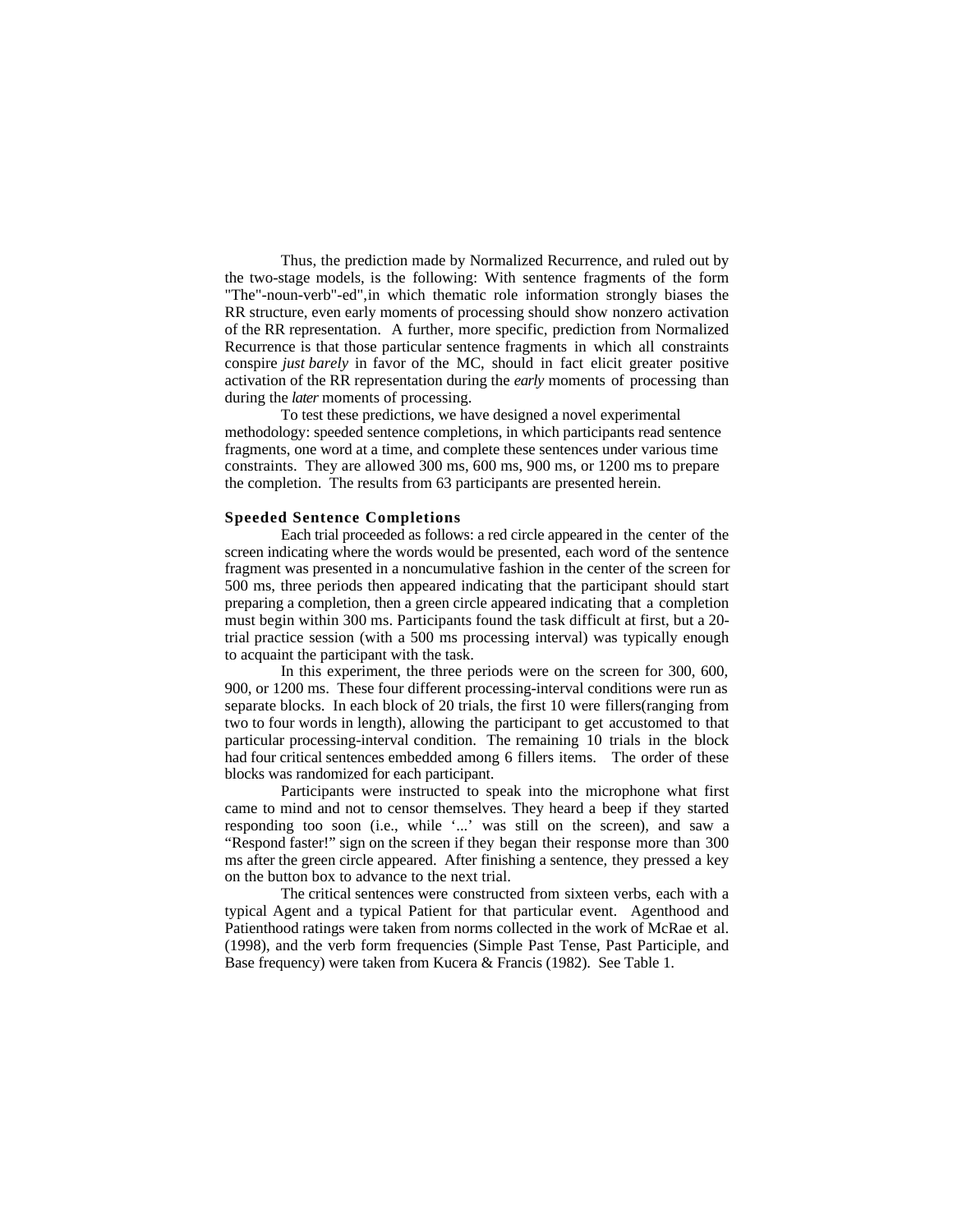|                | Verb Frequency |                |     |                        | Thematic Fit |      |                   |             | Thematic Fit |  |
|----------------|----------------|----------------|-----|------------------------|--------------|------|-------------------|-------------|--------------|--|
| <b>VERB</b>    |                |                |     | SPast PPart Base NOUN1 |              |      | Ahood Phood NOUN2 | Ahood Phood |              |  |
| arrested       | 4              | 15             | 27  | police                 | 6.45         | 1.46 | suspect           | 1.40        | 5.49         |  |
| audited        | $\overline{0}$ | 1              | 3   | government             | 6.17         | 3.00 | taxpayer          | 2.72        | 6.16         |  |
| captured       | $\overline{c}$ | 15             | 33  | troops                 | 5.97         | 3.87 | prisoner          | 1.76        | 5.03         |  |
| convicted      | 1              | 13             | 16  | juror                  | 6.61         | 1.32 | criminal          | 1.45        | 5.87         |  |
| cured          | 1              | 6              | 20  | doctor                 | 6.76         | 3.78 | patient           | 1.37        | 6.14         |  |
| executed       | 1              | 13             | 22  | terrorists             | 6.05         | 4.03 | hostages          | 1.66        | 4.95         |  |
| graded         | 0              | $\overline{2}$ | 3   | teacher                | 6.94         | 2.60 | student           | 2.42        | 6.81         |  |
| instructed     | 2              | 14             | 23  | coach                  | 6.74         | 2.11 | trainee           | 1.66        | 6.22         |  |
| investigated 2 |                | 16             | 38  | auditor                | 6.25         | 2.22 | theft             | 1.22        | 6.78         |  |
| paid           | 1              | 95             | 256 | man                    | 5.50         | 3.65 | tax               | 1.63        | 5.43         |  |
| punished       | 1              | 8              | 14  | parent                 | 6.50         | 1.54 | child             | 1.53        | 5.78         |  |
| rescued        | 1              | 5              | 14  | knight                 | 5.97         | 1.68 | victim            | 1.21        | 4.89         |  |
| sent           | 1              | 74             | 172 | manager                | 5.55         | 2.95 | package           | 1.58        | 6.16         |  |
| sentenced      | 1              | 8              | 9   | judge                  | 6.94         | 1.27 | defendant         | 1.25        | 6.35         |  |
| tortured       | 1              | 8              | 10  | kidnapper              | 5.68         | 1.60 | slave             | 1.29        | 5.57         |  |
| worshipped 1   |                | $\overline{c}$ | 12  | priest                 | 6.67         | 4.05 | goddess           | 1.50        | 6.73         |  |

Table 1. Stimuli used in Speeded Sentence Completions

To utilize as many data as possible, all responses that began 300-1500 ms after the onset of the three periods were included in the analysis. Responses that were too early or too late for their condition were counted as belonging to the temporally accurate processing-interval. For example, if during a block of trials with the 600 ms delay a response occurred at 950 ms, it was counted as belonging to the 900-1200 ms processing-interval bin. Responses that began after 1500 ms (3%) and responses that were incomplete and/or still ambiguous (6%) were excluded from analysis.

The overall results of this study are compelling. At the earliest measured point in time, the 300-600 ms bin, sentence fragments with Patientlike nouns show significantly more reduced relative completions than those with Agent-like nouns  $(25\% \text{ vs. } 2\%; \text{ p} < 0.05)$ . Figure 9 shows the percentage of RR completions for both good Patients and good Agents at the four processinginterval bins. When the sixteen items are averaged for each curve, the temporal dynamics from individual items cancel each other out, resulting in relatively flat curves that are consistently about 25% apart from one another. We do not see in the good Patient condition an initial near-zero percentage of RRs that gradually increases over time, as would be most naturally predicted by a syntax-first model. Nonetheless, although this result seems most consistent with a simultaneous integration of constraints account of sentence processing, a syntaxfirst model can always accommodate these findings by restricting the purely syntactic processing stage to the first 300 ms of processing.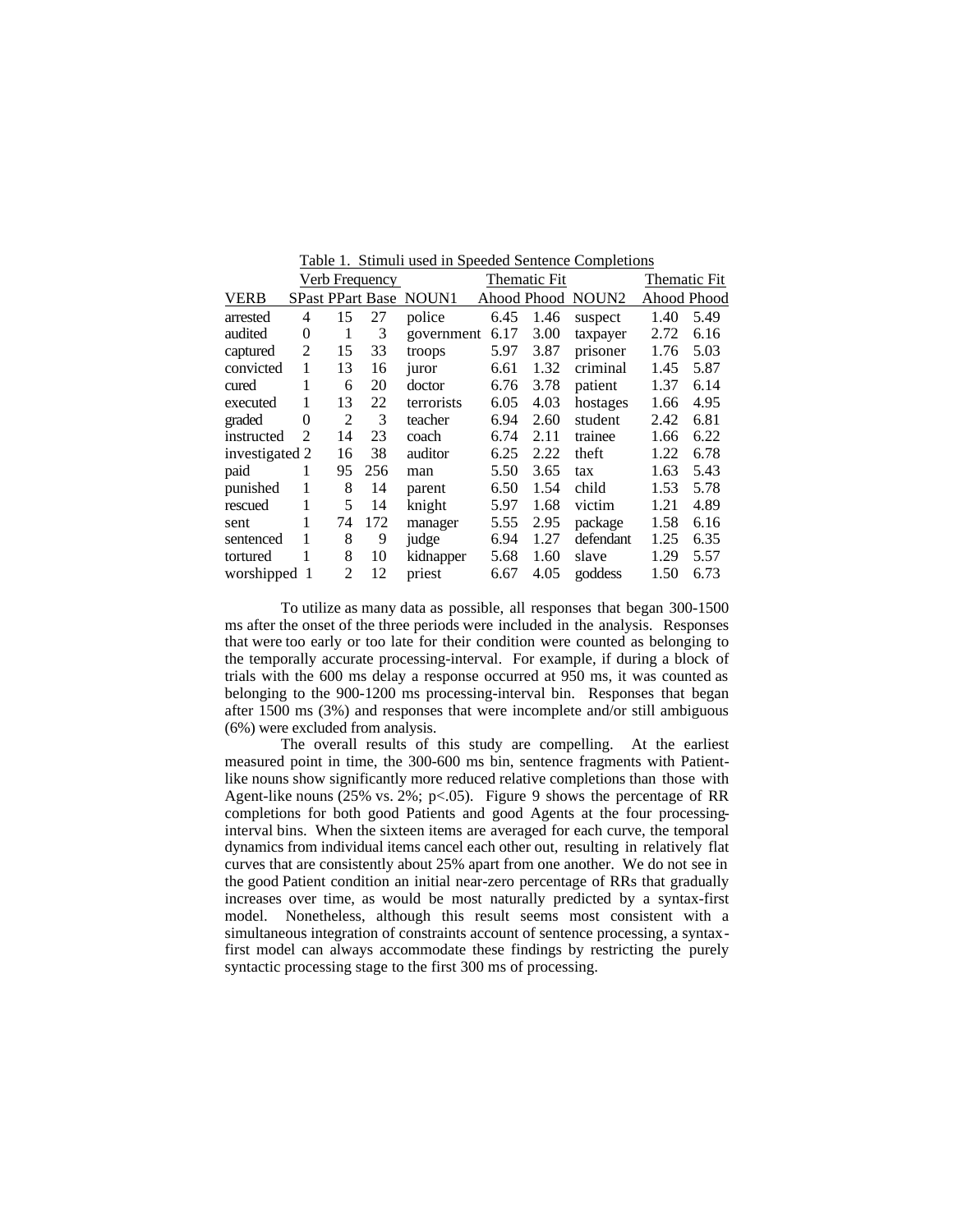

Figure 9. Overall results of the speeded sentence completion task.

The more specific prediction made by competition models is also borne out: that a particular sentence fragment in which all constraints conspire *just barely* in favor of the MC will elicit greater positive activation of the RR representation during the *early* moments of processing than during the *later* moments of processing. For example, "The prisoner captured..." elicited 35-40% RRs during the early delay conditions, and 0-10% RRs during the latter delay conditions. Syntax-first models are fundamentally incapable of explaining such a result, whereas Normalized Recurrence predicts this result quite naturally.

#### **Normalized Recurrence**

As the Normalized Recurrence competition algorithm emerged in the context of the constraint-based lexicalist framework in sentence processing (e.g., Filip et al., this volume; McRae et al., 1998; Spivey & Tanenhaus, 1998), it makes sense to apply the model to the lexically specific stimuli used in this experiment and average the two groups of 16 runs of the model for comparison with the averaged human data (Figure 9). (In fact, very different and inappropriate results would arise from instead averaging the stimulus parameters in the two groups of 16 items and running the model twice with those averaged values.)

Figure 10 shows a schematic diagram of the Normalized Recurrence simulation of the speeded sentence completions. We used the same three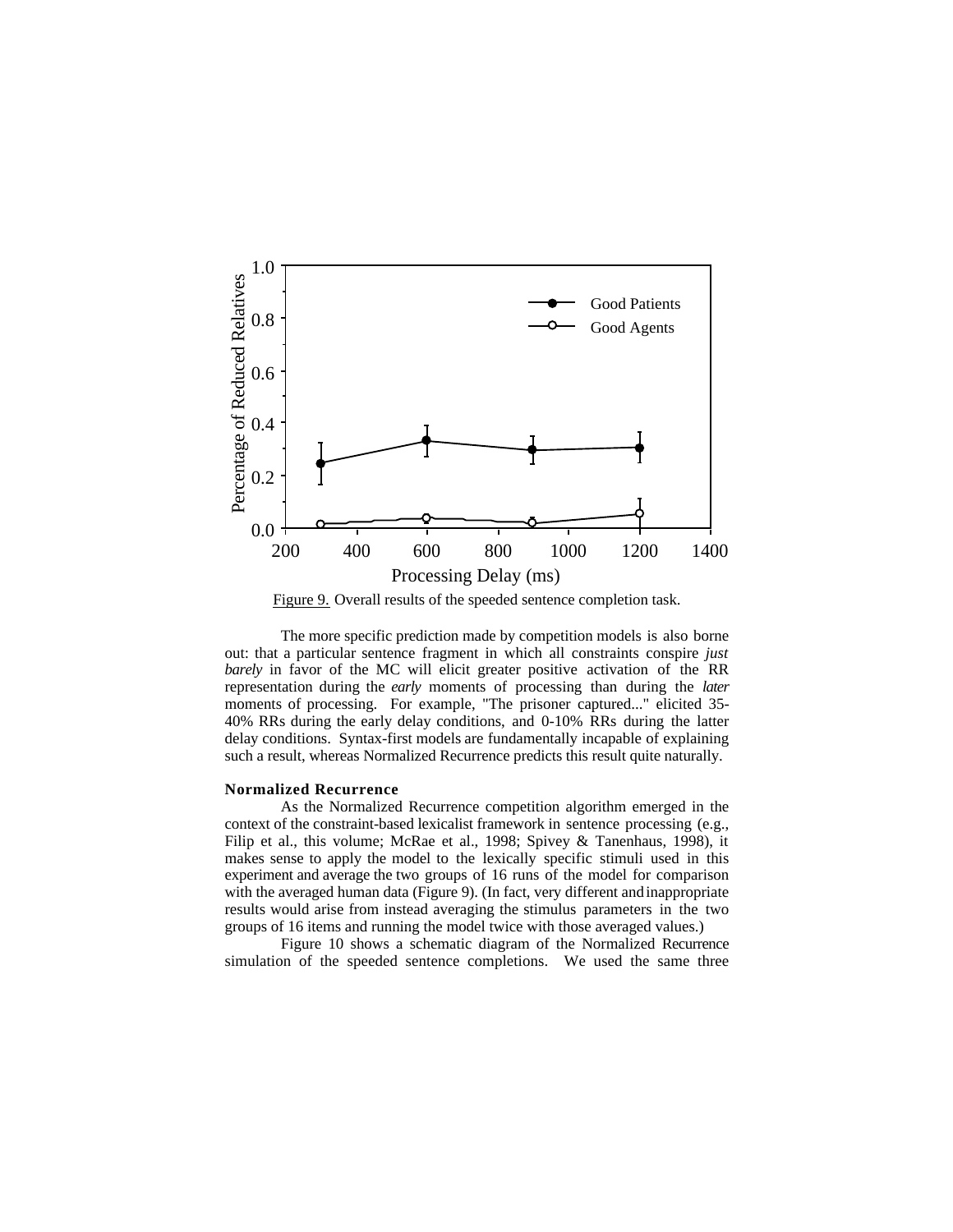

Figure 10. A schematic diagram of the Normalized Recurrence model that simulates the speeded sentence completions data.

information sources as in McRae et al. (1998): SVO bias, Thematic Fit, and Verb Form Frequency. For the SVO bias, MC=.92 and RR=.08 (McRae et al., 1998). For the lexically specific biases, the values were taken from Table 1. Thematic fit ratings were entered "as is," and the verb form frequencies were entered as MC=SPast/Base, RR=PPart/Base. (For the two verbs where SPast=0, the values were entered as MC=.01 and RR=.99, instead of MC=0 and RR=1.) After searching the weight-space for this network (in steps of .05), the best approximate fit to the data was found with the SVO Bias being weighted at .45, Thematic Fit weighted at .3, and Verb Form Frequency weighted at .25. Although the weight for Verb Form Frequency is notably greater here than in McRae et al. (1998), the ordinal ranking of McRae et al's weights is preserved.

The model was given input from all 32 noun-verb pairs, and allowed to iterate for 120 cycles of competition, treating each iteration as equivalent to 10 ms of processing time. Thus, the activation of the RR Interpretation node from cycle 30 to 120 provided the model's prediction of the probability of an RR completion during the four processing-interval bins in Figure 9.

When the model's results from the 16 good Patient items were averaged, they slightly overestimated the percentage of RR completions, at around 40%. See Figure 11. Similarly, at the first processing-interval bin, the model slightly overestimated the percentage of RR completions for good Agent items as well. Notably, however, just as the temporal dynamics of the individual items canceled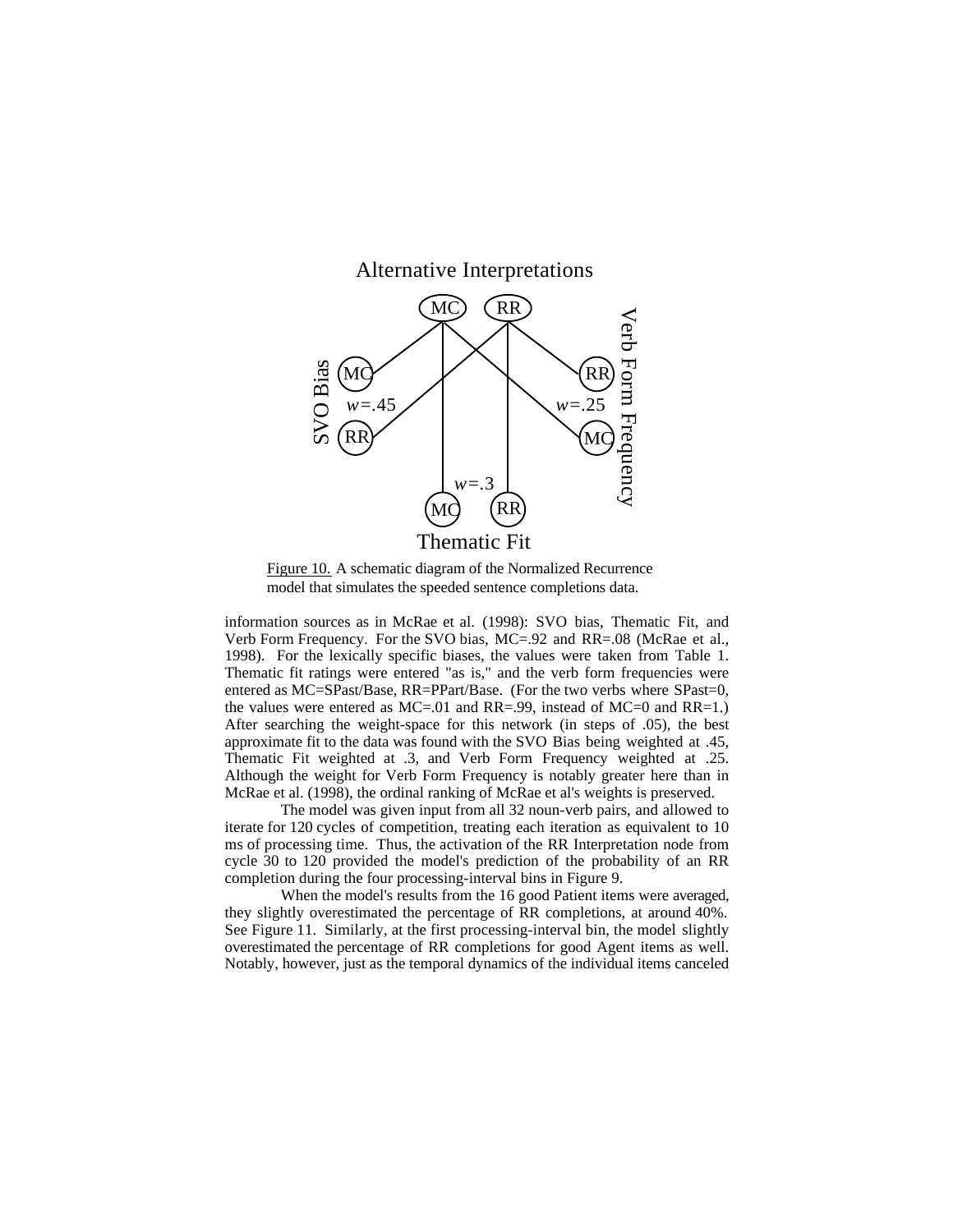

Figure 11. Results of Normalized Recurrence's simulation of the speeded sentence completion task, averaged across the 16 verbs.

each other out when averaged in the human data, so did the temporal dynamics of the individual items in the model simulations cancel each other out when averaged. The model's fit to the human data when averaged across participants and items is close:  $r^2$ =.92.

Future work will need to break down these two curves into their itemby-item effects, and test the model's account of the behavior of individual sentence fragments. Since the constraint-based lexicalist framework predicts systematic item-by-item variation, the ultimate challenge for this account of sentence processing is to simulate the temporal dynamics of individual stimulus items. As the typical dataset in a sentence processing experiment contains perhaps 4-5 data points per stimulus item per condition, this new goal will require a much larger than usual dataset.

Until now, serial stage accounts of sentence processing have enjoyed the position of needing only to demonstrate effects averaged across items. However, as these theories become more explicit in their account of how the later stages work, they too will need to make predictions about item-by-item variation, e.g., handled by a late constraint-based stage or by a rule-based reanalysis system.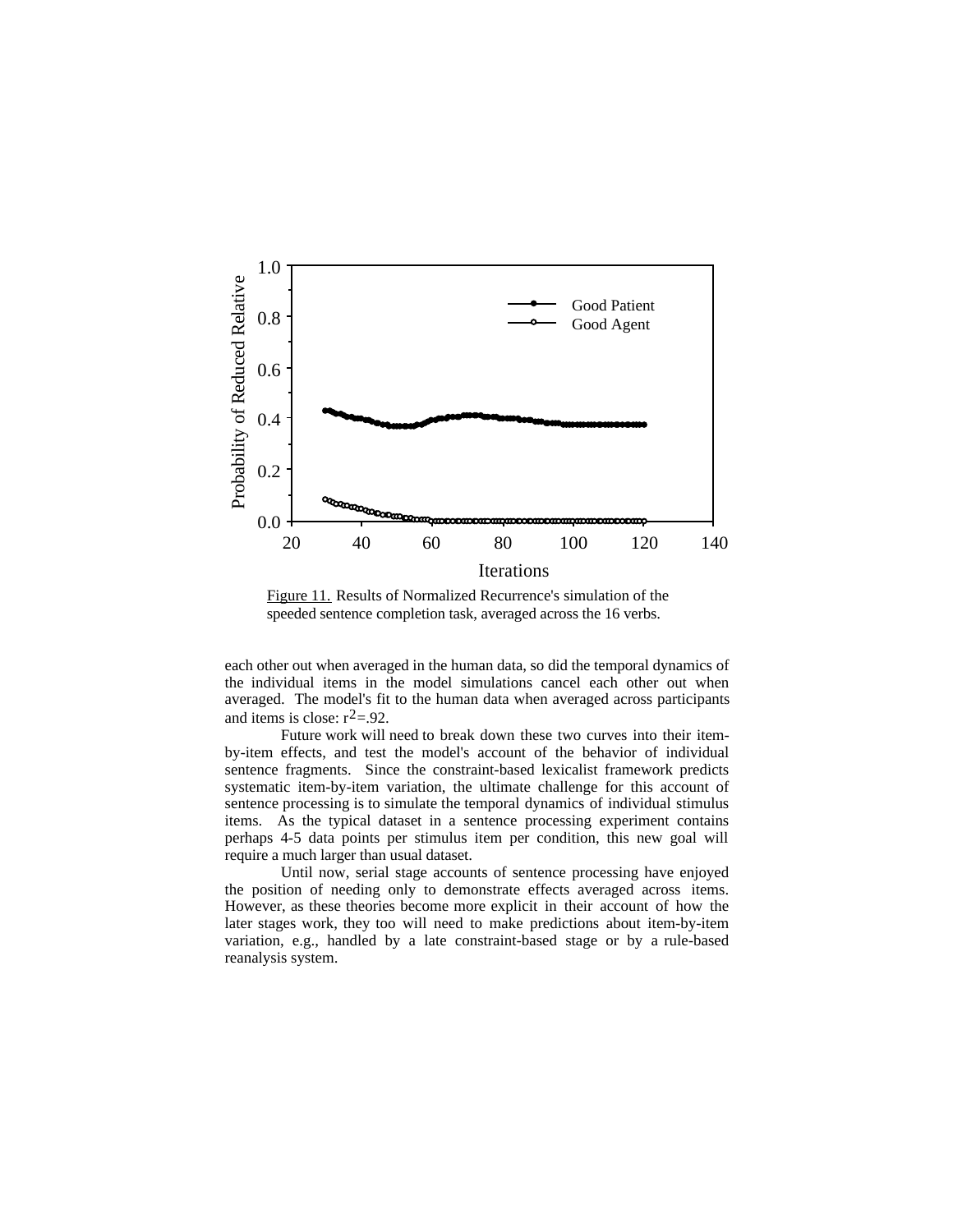## **General Discussion**

In this chapter, we have discussed the benefits of a few new tools in sentence processing, both theoretical and methodological. Nonlinear dynamics provides a new perspective for understanding the simultaneous existence of systematic, rule-like behavior in language, via nearby strong attractors, and sporadic, probabilistic behavior in language, via distant or weak attractors (cf. Tabor & Hutchins, 2000). Most dynamical models of sentence processing generally posit that all available constraints on interpretation are active simultaneously, but with varying strengths -- and the results of these strength differences, as the system gravitates toward an attractor, can be quite nonlinear. Clearly, the best way to test this kind of account of language is to explore the temporal dynamics of language processing at a fine-grain scale, and look for the kinds of nonlinearities that are predicted.

In contrast to dynamical models, serial stage models of sentence processing tend to account for rule-like constraints and more probabilistic constraints with completely separate processing systems that apply their constraints at different points in time (Frazier & Fodor, 1978; Frazier, 1987; McElree & Griffith, 1995, 1998). In support of this kind of account, the results of McElree and Griffith's (1995, 1998) SAT procedure with the speeded grammaticality judgment task show what look like differential "start times" for syntactic processing, verb-subcategory processing, thematic role processing, etc. However, simulations with the Normalized Recurrence competition algorithm demonstrate that McElree and Griffith's functions of d' over time can be approximated by a model that integrates all information sources simultaneously, just with different input strengths. Essentially, this amounts to an existence proof, showing that data that might have been interpreted as consistent only with a serial stage account of sentence processing may in fact be accommodated by a parallel, integrative dynamical model of information integration.

The next step comes when this "existence proof" makes a specific prediction: that at a point of syntactic ambiguity, *early* moments of processing will show partial activation of the non-preferred alternative -- and in some circumstances may even show greater activation of that alternative during early moments of processing than during later moments of processing. In order to test this prediction, a new methodology was introduced. Participants were instructed to complete sentence fragments (that were ambiguous between beginning a main clause or reduced relative clause) under varying time pressure. Results indicated that when semantic information supported the reduced relative, participants exhibited a substantial salience of the reduced relative alternative even at the earliest measured point in time. Moreover, with sentence fragments for which the constraints just barely favored the main clause, a reduced relative completion was more likely early on than later on. A simulation of Normalized Recurrence approximated these results rather well.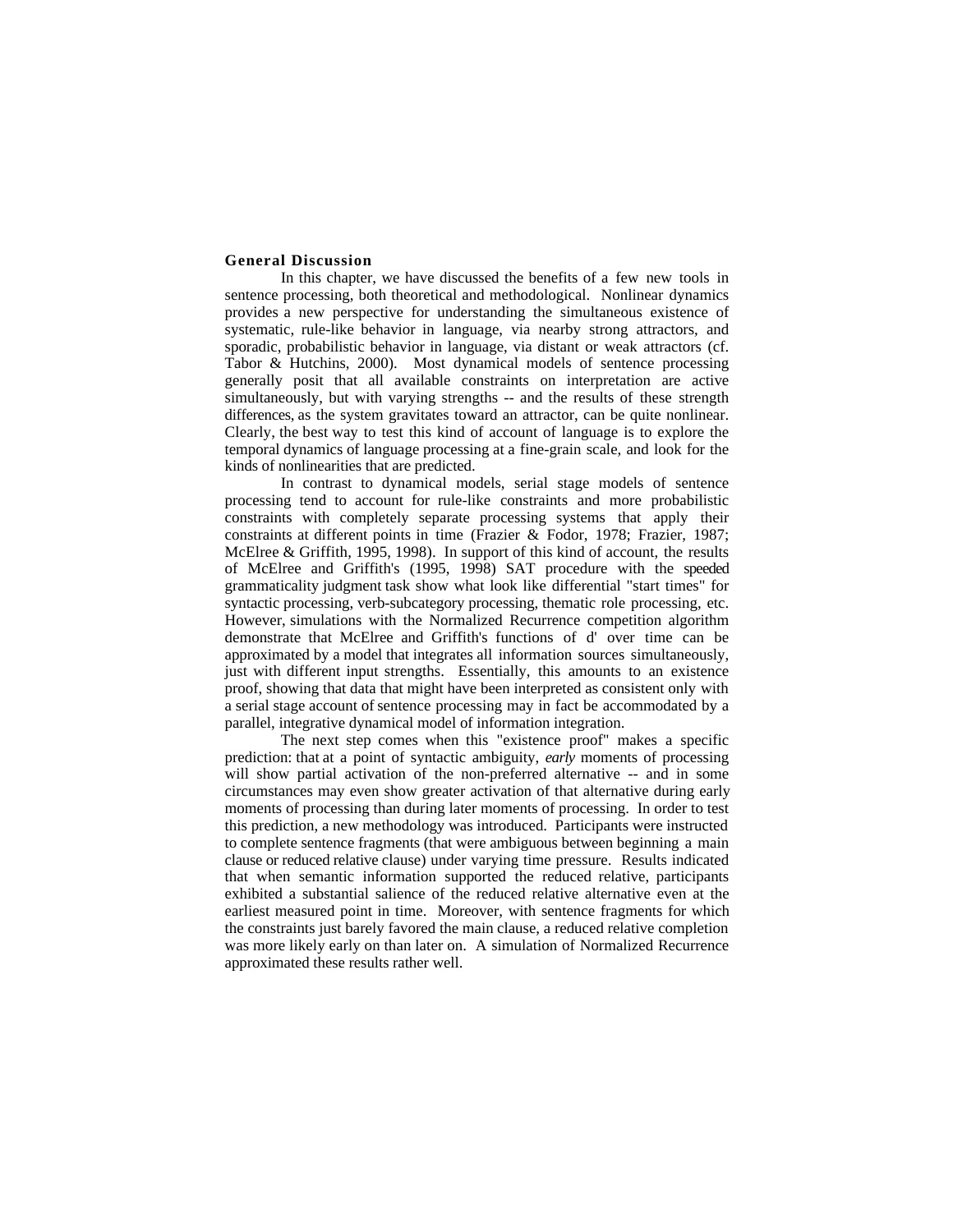In sum, the evidence for serial stage models of sentence processing is waning. Many of the findings that were once treated as evidence that the influence of semantic information on parsing is delayed are being accommodated by models that apply syntactic and semantic biases simultaneously (e.g., Filip et al., this volume; McRae et al., 1998; Spivey & Tanenhaus, 1998; Tabor et al., 1997; Tanenhaus et al., 2000). Moreover, we report here suggestive evidence in the salience of syntactic alternatives for a type of temporal dynamics -- early activation of the non-preferred alternative which then decreases over time -- that is typically ruled out by serial stage models of sentence processing.

The goal here is not (not yet, anyway) to make it impossible to delineate what information sources are fundamental to sentence processing and what information sources are better treated as belonging to "the rest of perception and cognition." It is relatively clear that syntax is "fundamental", verbsubcategory information is "crucial", thematic role information is "pretty important", etc. As vague as those descriptors sound in distinguishing the relative import of each information source for sentence processing, so perhaps should the distinctions between the importance of these information sources in our models of sentence processing be vague. Instead of seeking evidence for discrete, qualitative architectural differences between these information sources, such as differential "start times," we advocate seeking quantitative strength differences between them, such as graded constraint weights, and a generic integration algorithm that they follow.

## **Acknowledgments**

Supported by a Sloan Fellowship in Neuroscience to the first author. The authors are grateful to Mike Tanenhaus, Brian McElree, Daniel Richardson and one anonymous reviewer for helpful discussions, Melinda Tyler for assistance with data collection, and Jim Magnuson for help with the verb frequency data.

#### **References**

- Allopenna, P., Magnuson, J., & Tanenhaus, M. (1998). Tracking the time course of spoken word recognition using eye movements: Evidence for continuous mapping models. *Journal of Memory and Language, 38*, 419-439.
- Chandler, J. (1969). Subroutine STEPIT -- finds local minimum of smooth function of several parameters. *Behavioral Science, 14*, 81-82.
- Clifton, C., Frazier, L., & Rayner (1994) (Eds.) *Perspectives on sentence processing*. Hillsdale, NJ: Erlbaum.
- Cottrell, G. & Small, S. (1983). A connectionist scheme for modeling word sense disambiguation. *Cognition and Brain Theory, 6*, 89-120.
- Elman, J. (1991). Distributed representations, simple recurrent networks, and grammatical structure. *Machine Learning*, *7*, 195-225.
- Ferreira, F. & Clifton, C. (1986). The independence of syntactic processing. Journal of Memory and Language, 25, 348-368.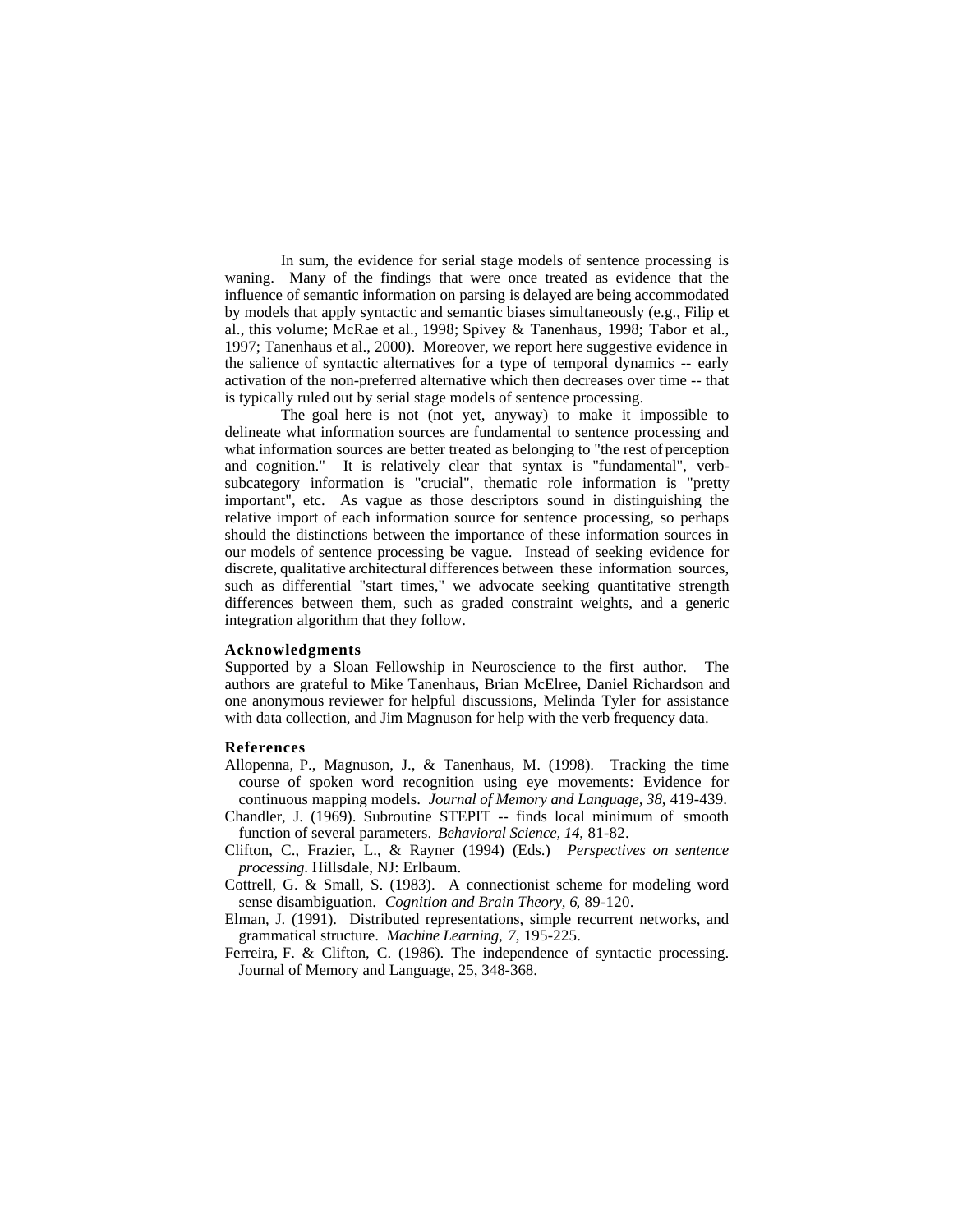- Filip, H., Tanenhaus, M., Carlson, G., Allopenna, P., & Blatt, J. (this volume). Reduced relatives judged hard require constraint-based analyses.
- Fodor, J. A., Bever, T., & Garret, M. (1974). *The psychology of language*. New York: McGraw-Hill.
- Francis, W. & Kucera, H. (1982). *Frequency analysis of English usage: Lexicon and grammar*. Boston: Houghton Mifflin.
- Frazier, L. & Fodor, J. D. (1978). The sausage machine: A two-stage parsing model. *Cognition, 6*, 291-325.
- Frazier, L. (1987). Theories of syntactic processing. In J. Garfield (Ed.), *Modularity in knowledge representation .* Cambridge, MIT Press.
- Green, D. & Swets, J. (1966). *Signal detection theory and psychophysics* . NY: Wiley.
- Heeger, D. (1993). Modeling simple-cell direction selectivity with normalized, half-squared, linear operators. *Journal of Neurophysiology, 70,* 1885-1898.
- Henderson, J. (1994). Connectionist syntactic parsing using temporal variable binding. *Journal of Psycholinguistic Research, 23*, 353-379.
- Kawamoto, A. (1993). Nonlinear dynamics in the resolution of lexical ambiguity: A parallel distributed processing account. *Journal of Memory and Language, 32,* 474-516.
- MacDonald, M. Pearlmutter, N  $\&$  Seidenberg, M. (1994). The lexical nature of syntactic ambiguity resolution. *Psychological Review, 101,* 676-703.
- McClelland, J. & Elman, J. (1986). The TRACE model of speech perception. *Cognitive Psychology*, *18*, 1-86.
- McClelland, J. & Kawamoto, A. (1986). Mechanisms of sentence processing: Assigning roles to constituents of sentences. In McClelland & Rumelhart (Eds.), *Parallel Distributed Processing, vol. 2*. Cambridge: MIT Press.
- McClelland, J. (1979). On the time relations of mental processes: An examination of systems of processes in cascade. *Psychological Review, 86,* 287-330.
- McElree, B. & Griffith, T. (1995). Syntactic and thematic processing in sentence comprehension: Evidence for a temporal dissociation. *Journal of Experimental Psychology: Learning, Memory, and Cognition, 21,* 134-157.
- McElree, B. & Griffith, T. (1998). Structural and lexical constraints on filling gaps during sentence comprehension: A time-course analysis. *Journal of Experimental Psychology: Learning, Memory, and Cognition, 24,* 432-460.
- McRae, K., Spivey-Knowlton, M., & Tanenhaus, M. (1998). Modeling the effects of thematic fit (and other constraints) in on-line sentence comprehension. *Journal of Memory and Language, 37,* 283-312.
- Selman, B. and Hirst, G. (1985). A rule-based connectionist parsing system. *Proceedings of the Seventh Annual Conference of the Cognitive Science Society.* Hillsdale, NJ: Erlbaum.